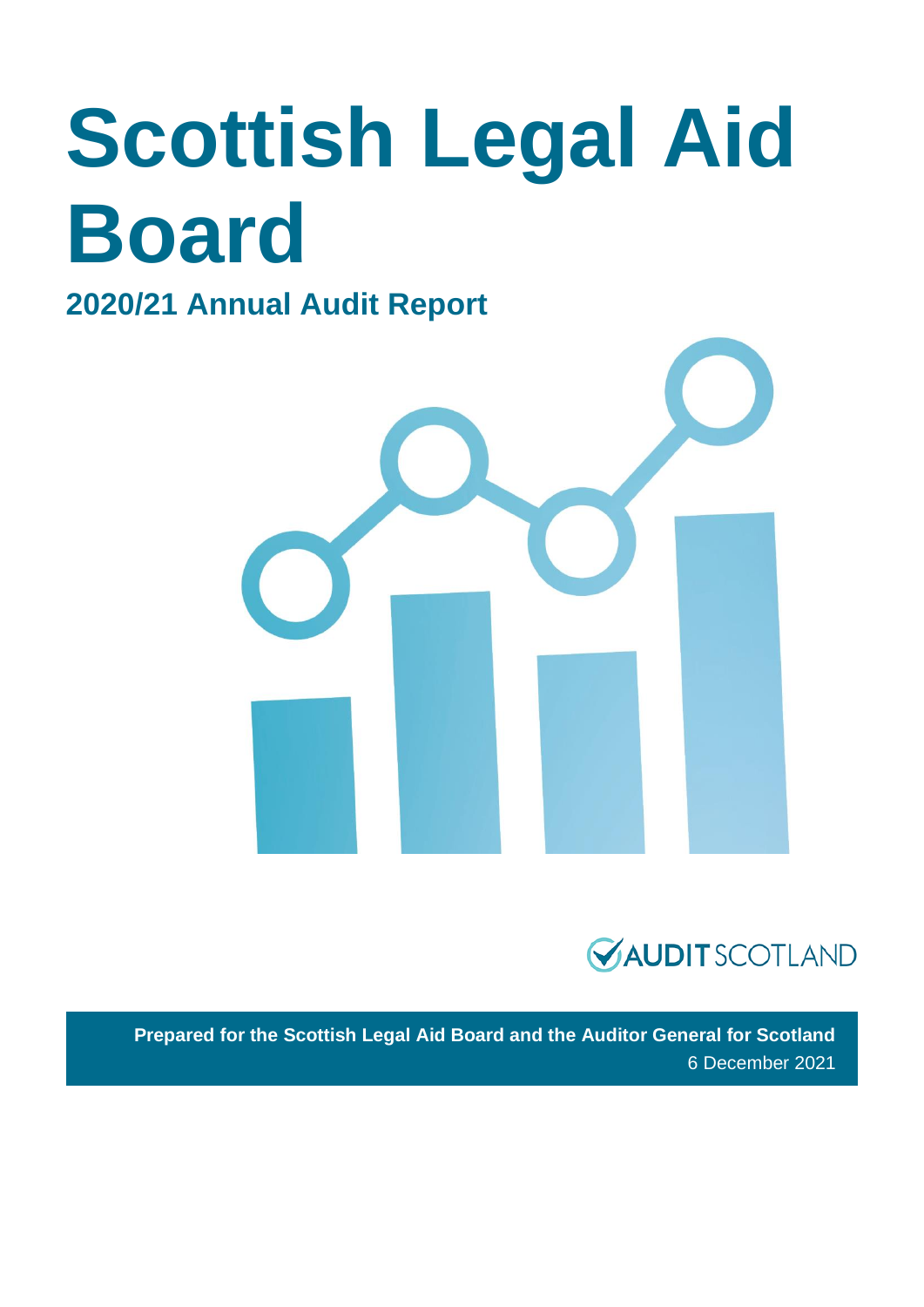## **Contents**

| Key messages                                                | 3  |
|-------------------------------------------------------------|----|
| <b>Introduction</b>                                         | 4  |
| 1. Audit of 2020/21 annual report and accounts              | 6  |
| 2. Financial management                                     | 9  |
| 3. Financial sustainability                                 | 12 |
| 4. Governance and transparency                              | 14 |
| 5. Value for money                                          | 16 |
| Appendix 1: Action plan 2020/21                             | 18 |
| Appendix 2: Significant audit risks                         | 23 |
| Appendix 3: Summary of 2020/21 national performance reports | 26 |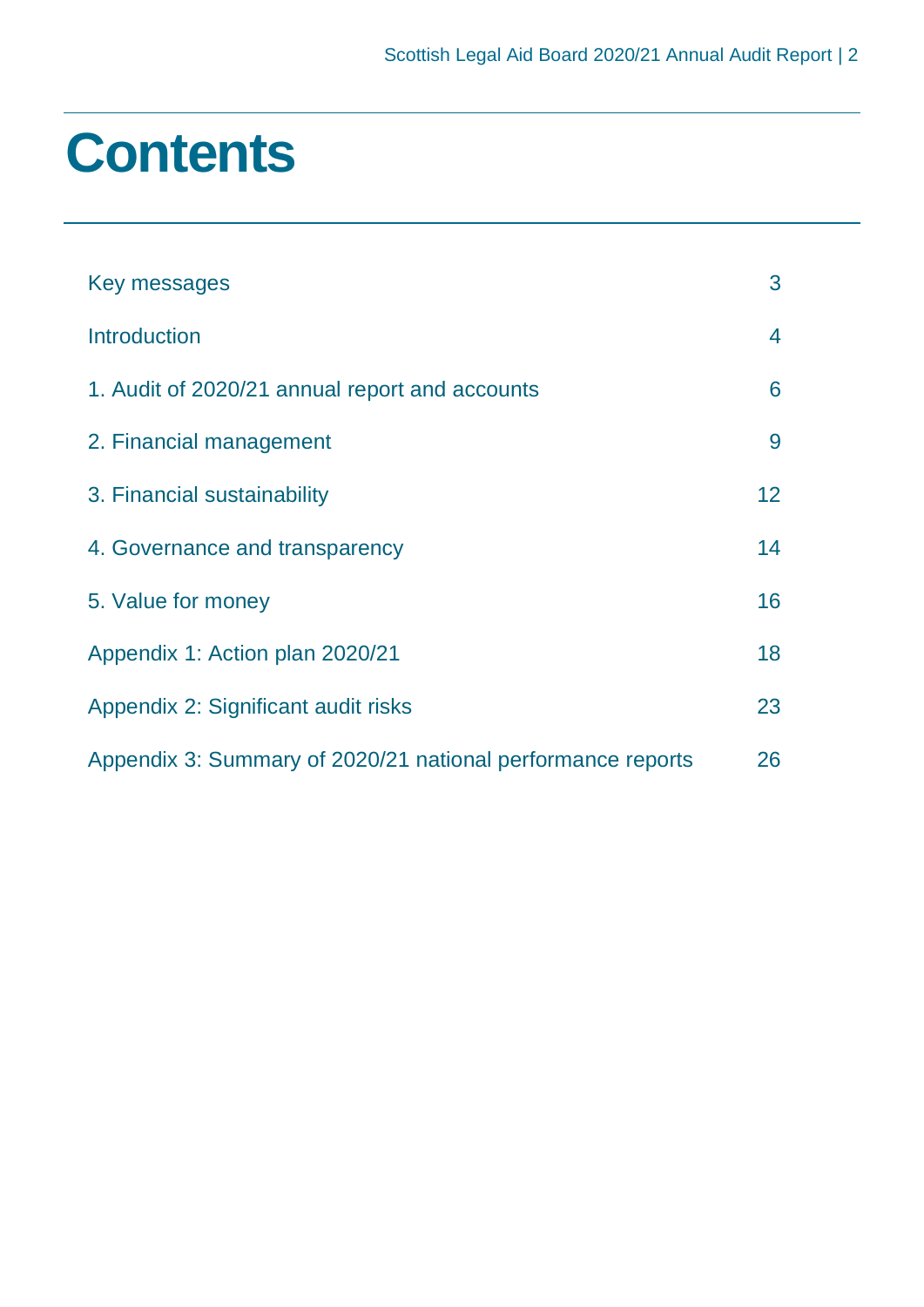## <span id="page-2-0"></span>**Key messages**

## **2020/21 annual report and accounts**

- **1** Our audit opinions on the annual accounts are unmodified.
- **2** The Covid-19 pandemic had an impact on the auditing timetable for the 2020/21 financial statements and as a result the conclusion of the audit was delayed to 6 December.

## **Financial management and sustainability**

- **3** SLAB has appropriate and effective financial management arrangements in place and operated within its revised Departmental Expenditure Limit.
- **4** SLAB have adapted their systems of internal control to reflect new ways of working and have maintained standards for the prevention and detection of fraud and error.

## **Financial sustainability**

- **5** SLAB have responded quickly to the Covid-19 pandemic allowing them to continue to provide services to the legal profession and the public.
- **6** SLAB should develop a medium to long term workforce plan, including succession planning of key posts, to support the organisation's strategic objectives in the longer term.

## **Governance, transparency and value for money**

- **7** SLAB has appropriate and effective governance arrangements in place and these were operational during Covid-19 with no significant impact on the organisation, decision making or scrutiny.
- **8** SLAB has an appropriate and effective best value framework in place with an annual assessment reported to both the board and the Audit Committee. Performance management and monitoring of key performance indicators has continued throughout 2020/21.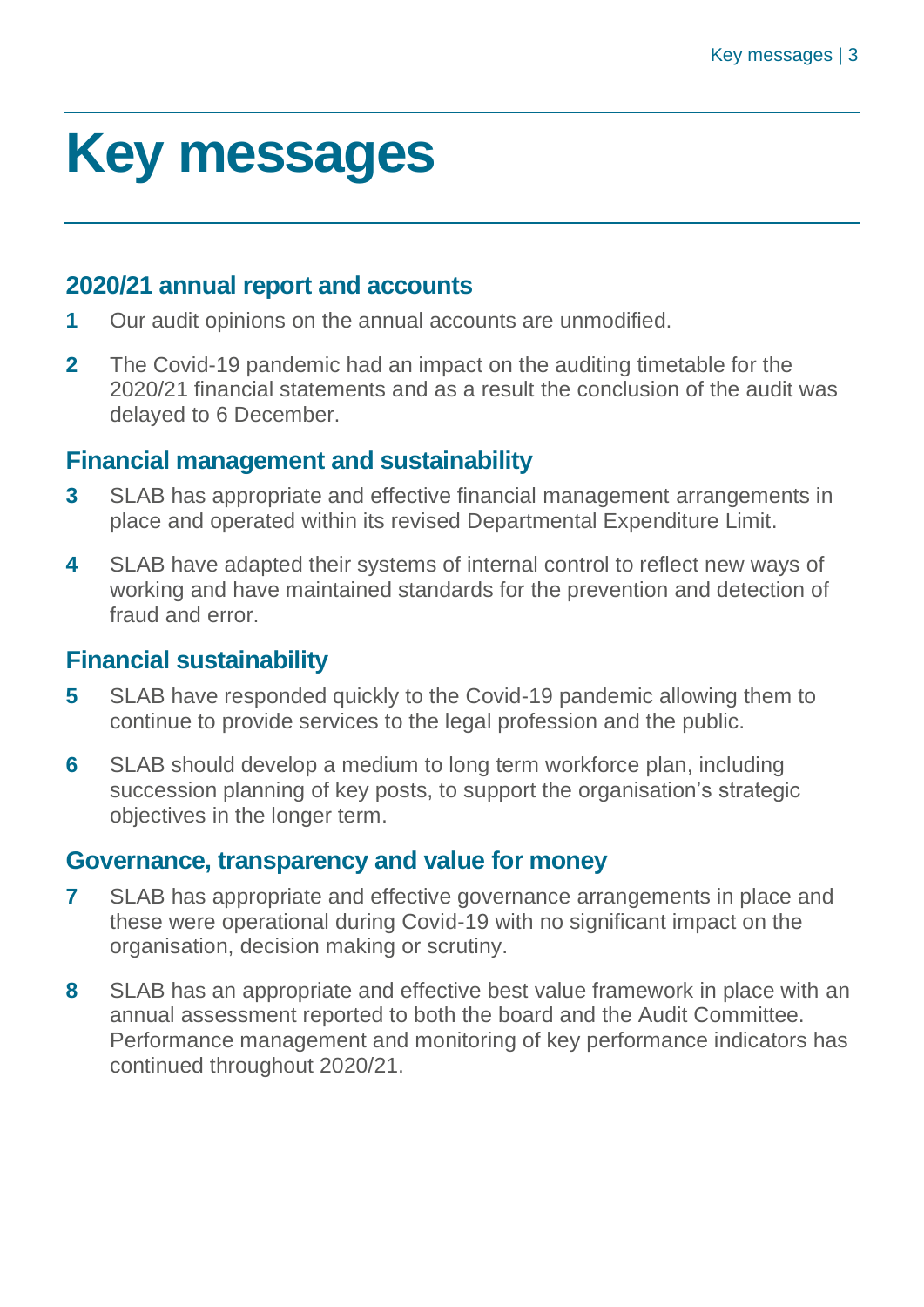## <span id="page-3-0"></span>**Introduction**

**1.** This report summarises the findings from our 2020/21 audit of the Scottish Legal Aid Board (SLAB).

**2.** The scope of our audit was set out in our Annual Audit Plan presented to the 14 June 2021 meeting of the Audit Committee. This report comprises the findings from:

- an audit of SLAB's annual report and accounts
- consideration of the four audit dimensions that frame the wider scope of public audit set out in the [Code of Audit Practice 2016.](http://www.audit-scotland.gov.uk/report/code-of-audit-practice-2016)

**3.** The main elements of our audit work in 2020/21 have been:

- an audit of SLAB's 2020/21 annual report and accounts including the issue of an independent auditor's report setting out our opinions
- a review of the key financial systems used by SLAB
- consideration of the four audit dimensions.

**4.** The global coronavirus pandemic has had a considerable impact on SLAB during 2020/21 specifically from the closure of the court service. This has had significant implications for the services it delivers, the suspension of nonessential projects and activities. Risks related to the pandemic were included in our annual audit plan, and we have adapted our planned audit work to address any new emerging risks.

### **Adding value through the audit**

**5.** We add value to the body through the audit by:

- identifying and providing insight on significant risks, and making clear and relevant recommendations
- sharing intelligence and good practice through our national reports [\(Appendix 4\)](#page-25-0) and good practice guides
- providing clear and focused conclusions on the appropriateness, effectiveness and impact of corporate governance, performance management arrangements and financial sustainability.

### **Responsibilities and reporting**

**6.** SLAB has primary responsibility for ensuring the proper financial stewardship of public funds. This includes preparing an annual report and accounts that are in accordance with the accounts direction from the Scottish Ministers.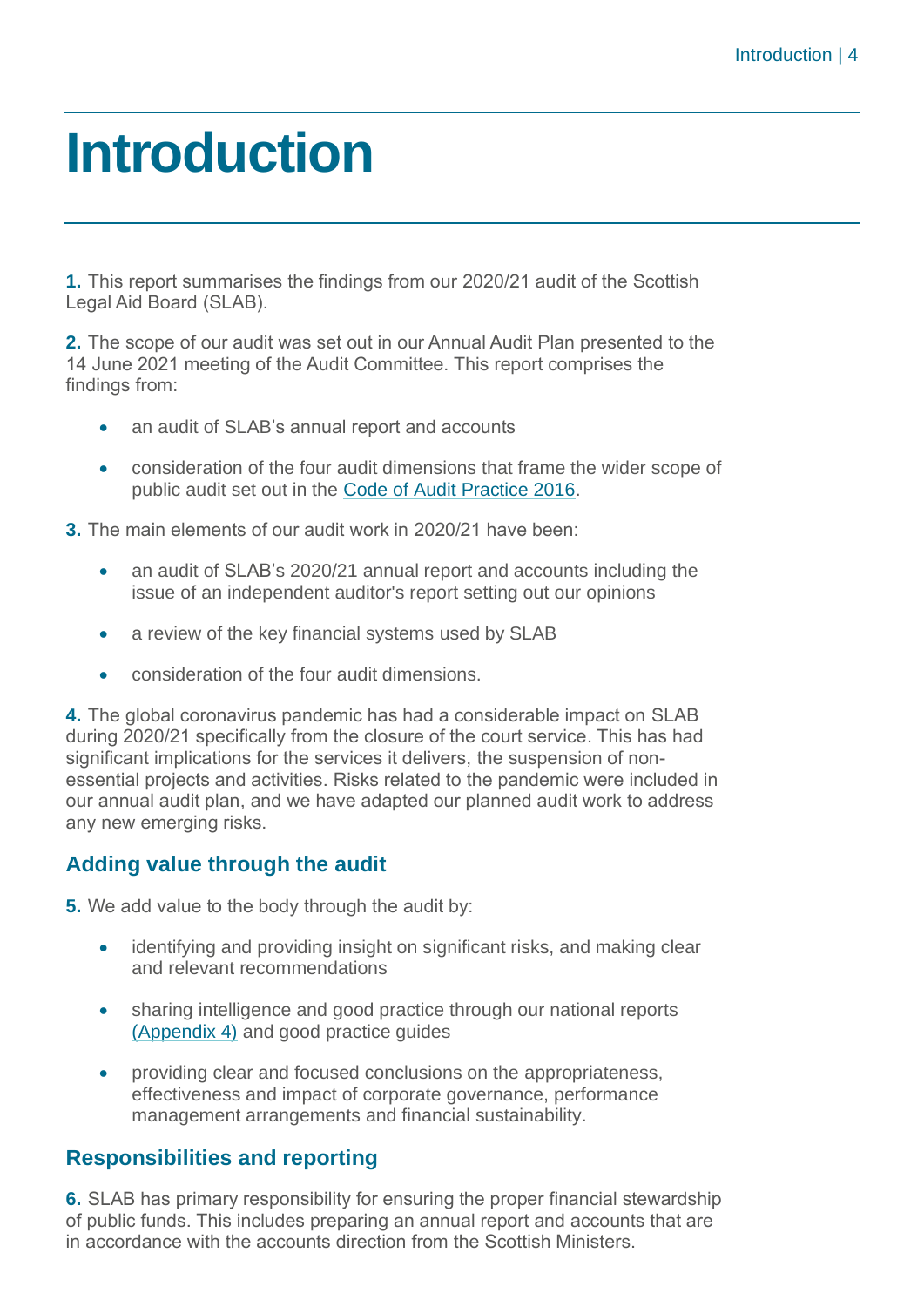**7.** The body is also responsible for establishing appropriate and effective arrangements for governance, propriety and regularity.

**8.** Our responsibilities as independent auditor are established by the Public Finance and Accountability (Scotland) Act 2000 and the [Code of Audit Practice](https://www.audit-scotland.gov.uk/report/code-of-audit-practice-2016)  [2016,](https://www.audit-scotland.gov.uk/report/code-of-audit-practice-2016) and supplementary guidance and International Standards on Auditing in the UK. As public sector auditors we give independent opinions on the annual report and accounts. Additionally, we conclude on the appropriateness and effectiveness of the performance management arrangements, the suitability and effectiveness of corporate governance arrangements, the financial position and arrangements for securing financial sustainability. Further details of the respective responsibilities of management and the auditor can be found in the [Code of Audit Practice 2016](http://auditscotland.spideronline.co.uk/report/code-of-audit-practice-2016) and supplementary guidance.

**9.** This report raises matters from our audit. Weaknesses or risks identified are only those which have come to our attention during our normal audit work and may not be all that exist. Communicating these does not absolve management from its responsibility to address the issues we raise and to maintain adequate systems of control.

**10.** Our annual audit report contains an agreed action plan at [Appendix 1.](#page-17-0) It sets out specific recommendations, the responsible officers and dates for implementation. It also includes any outstanding actions from last year and progress against these.

#### **Auditor Independence**

**11.** Auditors appointed by the Accounts Commission or Auditor General must comply with the Code of Audit Practice and relevant supporting guidance. When auditing the financial statements auditors must comply with professional standards issued by the Financial Reporting Council and those of the professional accountancy bodies.

**12.** We can confirm that we comply with the Financial Reporting Council's Ethical Standard. We can also confirm that we have not undertaken any nonaudit related services and therefore the 2020/21 audit fee of £45,220 as set out in our Annual Audit Plan remains unchanged. We are not aware of any relationships that could compromise our objectivity and independence.

**13.** This report is addressed to both the body and the Auditor General for Scotland and will be published on Audit Scotland's website [www.audit](http://www.audit-scotland.gov.uk/)[scotland.gov.uk](http://www.audit-scotland.gov.uk/) in due course.

**14.** We would like to thank the management and staff who have been involved in our work for their cooperation and assistance during the audit.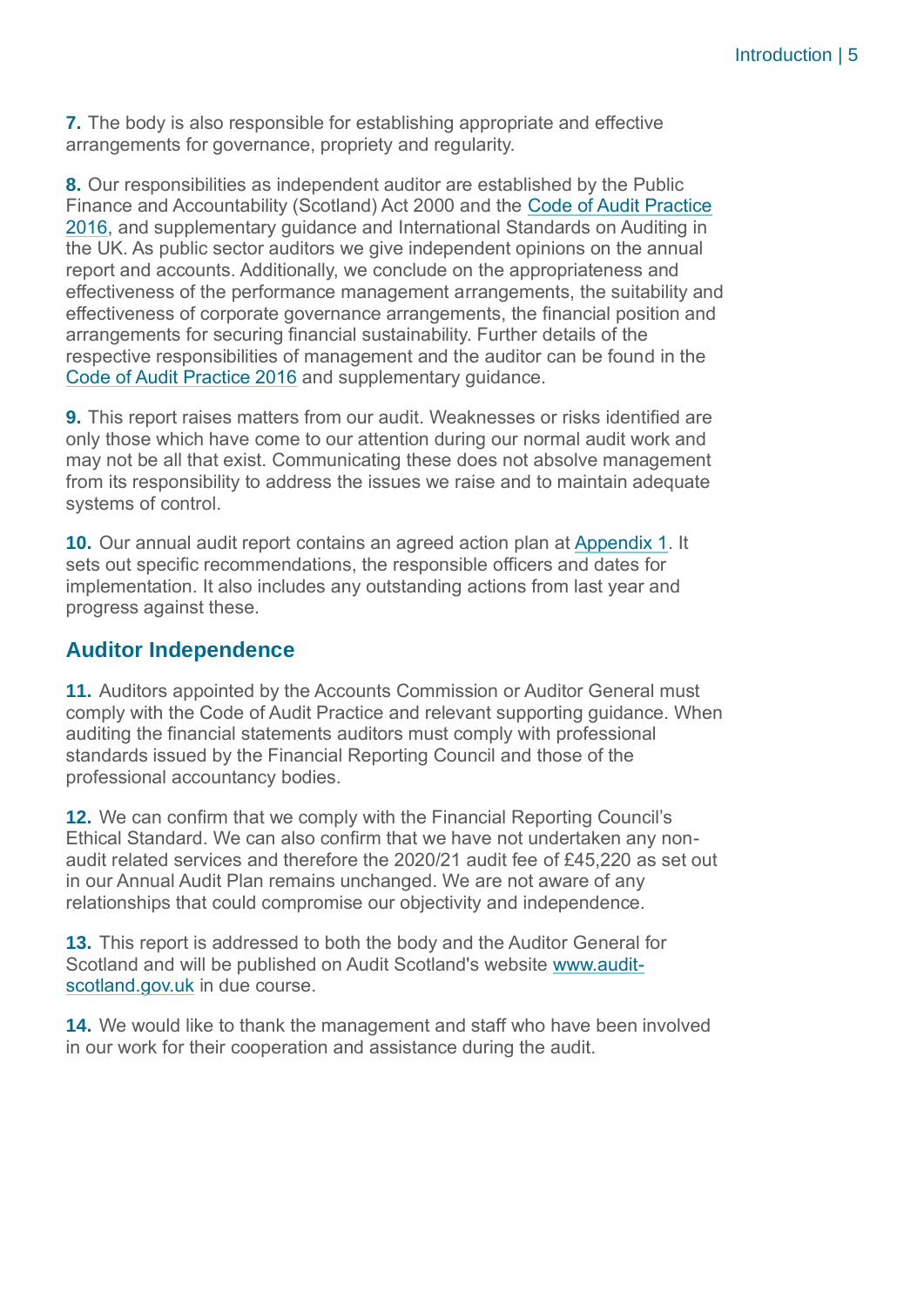## <span id="page-5-0"></span>**1. Audit of 2020/21 annual report and accounts**

The principal means of accounting for the stewardship of resources and performance

## **Main judgements**

Our audit opinions on the annual accounts are unmodified.

The Covid-19 pandemic had an impact on the auditing timetable for the 2020/21 financial statements and as a result concluding the audit was delayed to 6 **December** 

### **Our audit opinions on the annual report and accounts are unmodified**

**15.** The annual report and accounts for the year ended 31 March 2021 were approved by the Audit Committee on 6 December 2021. As reported in the independent auditor's report:

- the financial statements give a true and fair view and were properly prepared in accordance with the financial reporting framework
- expenditure and income were regular and in accordance with applicable enactments and guidance
- the audited part of the remuneration and staff report, performance report and governance statement were all consistent with the financial statements and properly prepared in accordance with the relevant legislation and directions made by Scottish Ministers.

## **The Covid-19 pandemic had a limited impact on audit evidence**

**16.** The completeness and accuracy of accounting records and the extent of information and explanations that we required for our audit were not significantly affected by the Covid19 outbreak.

**17.** The working papers provided to support the accounts were of a good standard and the audit team received support from finance staff which helped ensure the audit process ran smoothly.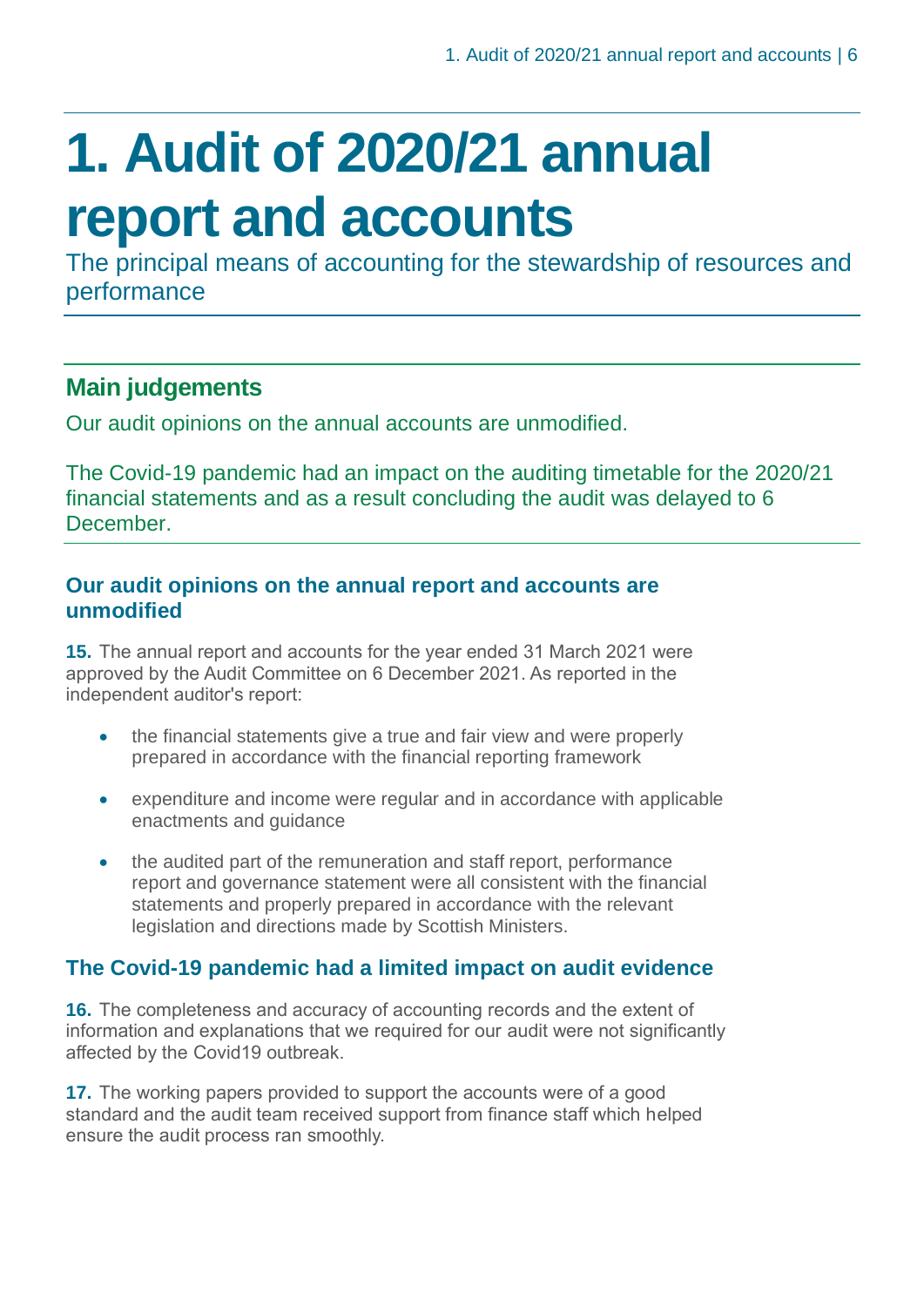### **Whole of Government Accounts**

**18.** In accordance with the WGA guidance, we will be completing the required assurance statement and submit it to the National Audit Office (NAO) by the revised deadline, which has yet to be confirmed.

#### **Materiality**

**19.** We set two materiality levels, one for the Scottish Legal Aid Fund and one for the Scottish Legal Aid Board. Our initial assessment of materiality was carried out during the planning phase of the audit. This was reviewed on receipt of the unaudited annual report and accounts and is summarised in [Exhibit](#page-6-0) 1. There were no changes to our materiality levels.

#### <span id="page-6-0"></span>**Exhibit 1 Materiality values**

| <b>Materiality level</b> | <b>Scottish Legal Aid Fund</b> | <b>Scottish Legal Aid Board</b> |
|--------------------------|--------------------------------|---------------------------------|
| Overall materiality      | £1.1 million                   | £200,000                        |
| Performance materiality  | £800,000                       | £131,000                        |
| Reporting threshold      | £11,000                        | £2,000                          |

Source: 2020/21 SLAB Unaudited Annual Report and Accounts

#### **[Appendix 2](#page-22-0) identifies the main risks of material misstatement and our audit work to address these**

**20.** [Appendix 2](#page-22-0) provides our assessment of risks of material misstatement in the annual report and accounts and any wider audit dimension risks. These risks influence our overall audit strategy, the allocation of staff resources to the audit and indicate how the efforts of the audit team were directed. [Appendix 2](#page-22-0) also identifies the work we undertook to address these risks and our conclusions from this work.

**21.** We noted in our 2020/21 Annual Audit Plan, a risk of material misstatement in relation to interim payments made to solicitors under Covid-19 legislation. The impact of these payments and the accounting treatment in relation to the Legal Aid provision has been considered as part of our financial statements work. We noted that SLAB were unable to separately identify and produce a report that related to interim payments solely made as a result of the Covid-19 legislation, this is due to how the cases are recorded in the system. SLAB did not create a separate category in their system to separately identify Covid-19 interim payments. As a result we reviewed a sample from all the interim payments made by SLAB during 2020/21. We checked that these has been correctly accounted for and removed from the overall provision calculation. We are satisfied that these have been accurately recorded within the financial statements with no significant findings.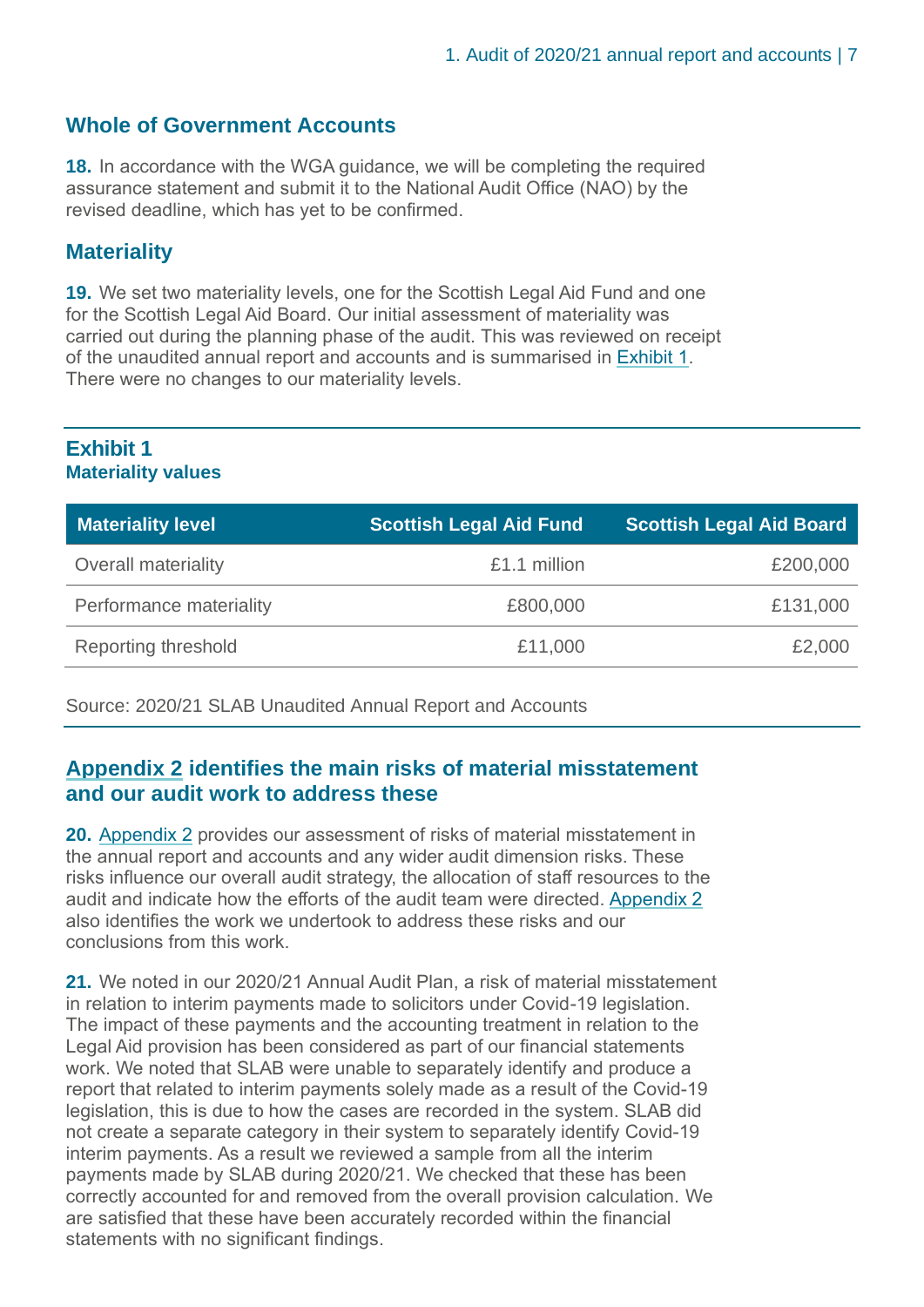**22.** However, as part of our testing we did identify a number of cases on the system that were over 10 years old with some dating back to 1992. Interim payments made are deducted from the final accounts received from solicitors, however SLAB cannot compel solicitors to submit final accounts (e.g. close a case) therefore SLAB will only know if the interim payments have resulted in an over or under payment once a case is closed, meaning they remain on the system indefinitely. Whilst it is appreciated that some cases in the legal system will take time to resolve, we recommend that SLAB should continue to review older cases on the system. The anticipated new Legal Aid Bill may address this issue but it is too early to determine with the Bill due to be finalised by 2024.

**23.** It is our responsibility to request that all misstatements, other than those below the reporting threshold, are corrected, although the final decision on making the correction lies with those charged with governance considering advice from senior officers and materiality. There were no misstatements in the annual report and accounts which have not been adjusted.

#### **We have no significant findings to report on the annual report and accounts**

**24.** International Standard on Auditing (UK) 260 requires us to communicate significant findings from the audit to those charged with governance, including our view about the qualitative aspects of the body's accounting practices. We have no significant findings or issues to report from the audit.

### **Progress was made on prior year recommendations**

**25.** SLAB has made good progress in implementing our prior year audit recommendations. There are a number of actions that have yet to be fully implemented. Revised responses and timescales have been agreed with management, and are set out in [Appendix 1, follow up of prior year](#page-18-0)  [recommendations.](#page-18-0)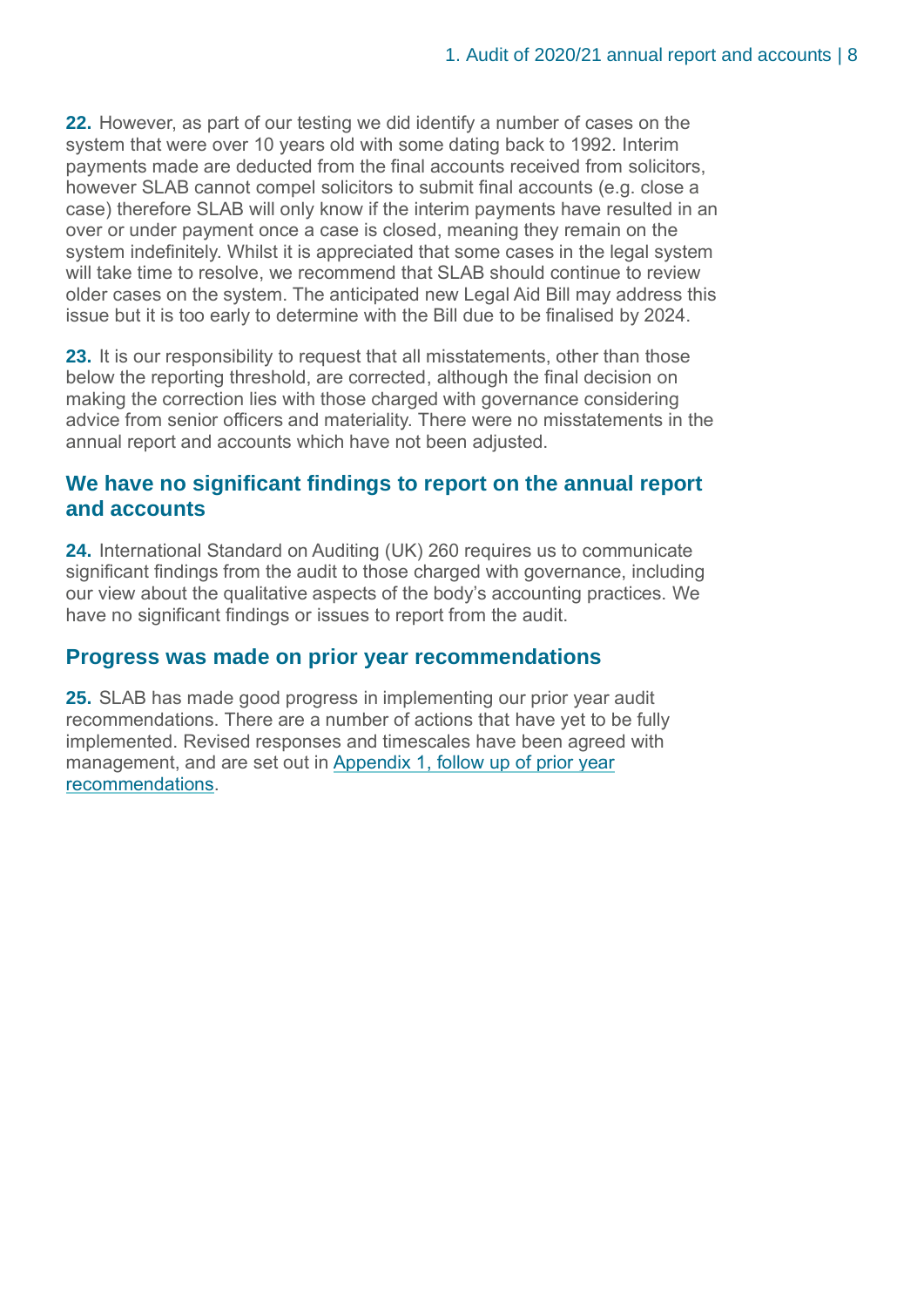## <span id="page-8-0"></span>**2. Financial management**

Financial management is about financial capacity, sound budgetary processes and whether the control environment and internal controls are operating effectively.

## **Main judgements**

SLAB has appropriate and effective financial management arrangements in place and operated within its revised Departmental Expenditure Limit.

SLAB have adapted their systems of internal control to reflect new ways of working and have maintained standards for the prevention and detection of fraud and error.

### **Scottish Legal Aid Board operated within its revised budget in 2020/21 and reported a £1.6 million underspend**

**26.** The Scottish Legal Aid Board is funded by Grant in Aid (GIA) for the administration costs of the organisation. The main financial objective is to operate within this GIA funding allocation. The financial performance against Departmental Expenditure Limits (DEL) is shown in [Exhibit 2.](#page-8-1)

<span id="page-8-1"></span>**27.** SLAB have underspent against the Board budget by £1.6 million. The spend noted in [Exhibit 2](#page-8-1) is shown on an accruals basis. The underspend is mainly due to a different classification of pension benefits in the year which resulted in a variance of £1.3 million. Staff costs increased in the year with senior employees retiring which increased pension costs. These have been partially offset by restructuring in departments. Running costs also increased with the purchase of personal protective equipment and works completed on Thistle house to ensure compliance with social distancing rules. The Scottish Government approved the transfer of revenue to capital to facilitate the purchase of equipment and software for more efficient home working.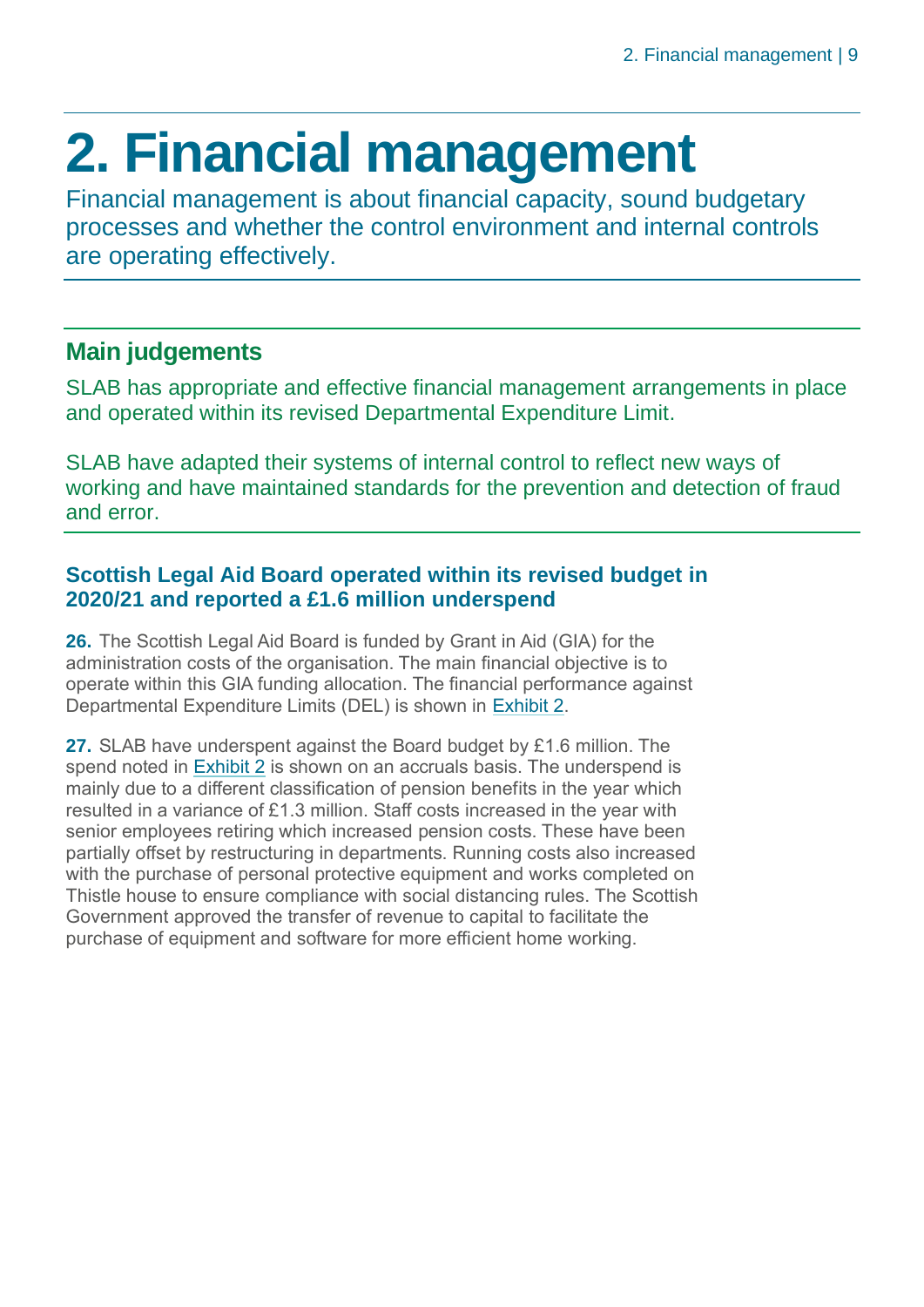#### **Exhibit 2 – Scottish Legal Aid Board Performance against DEL in 2020/21**

| <b>Performance</b>   | <b>Initial budget</b> | <b>Final budget</b> | Outturn | Over / (under)<br>spend |
|----------------------|-----------------------|---------------------|---------|-------------------------|
|                      | £m                    | Em                  | Em      | £m                      |
| Resource DEL         | 12.3                  | 18.9                | 17.3    | (1.6)                   |
| <b>Capital DEL</b>   | 0.1                   | 0.2                 | 0.2     | (0.0)                   |
| <b>Total Outturn</b> | 12.4                  | 19.1                | 17.5    | (1.6)                   |

Source: Scottish Legal Aid Board Annual Accounts 2020/21

## **Scottish Legal Aid Fund (SLAF)**

**28.** The Scottish Legal Aid Fund is a non-cash limited fund. This means that the Scottish Government has a statutory obligation to provide funding for the amounts paid to solicitors or counsel out of the fund. Therefore, while the Scottish Government sets an annual budget which it monitors throughout the year, the level of funding for the payments of legal aid is demand led.

**29.** The SLAF has been impacted by the Covid-19 pandemic. There has been a reduction in the number of firms claiming legal aid along with a reduction in new case numbers in year. This is a direct result of court closures and the two lockdown periods although legal aid advice and assistance was still in operation. The SLAF reported an outturn of £99 million compared to £130.9 million in 2019/20 (a decrease of 24%). The reduction in legal aid costs is consistent with the impact Covid-19 had on the legal aid system.

#### **Budget processes were appropriate**

**30.** SLAB's budget was not been significantly impacted by Covid-19 as staff have managed to transition to working remotely with an increase in Capital spend noted above to support home working.

**31.** We observed that senior management and the board continued to receive regular and accurate financial information on the body's financial position over the course of the year.

### **Financial systems of internal control are operating effectively**

**32.** Our management letter presented to the Audit Committee on 20 September 2021 concluded our findings from the review of systems of internal controls. We concluded that appropriate and effective arrangements were in place and we did not identify any significant weaknesses within our testing of the key controls identified. We did identify some areas where there is scope for improvement and these were included our report.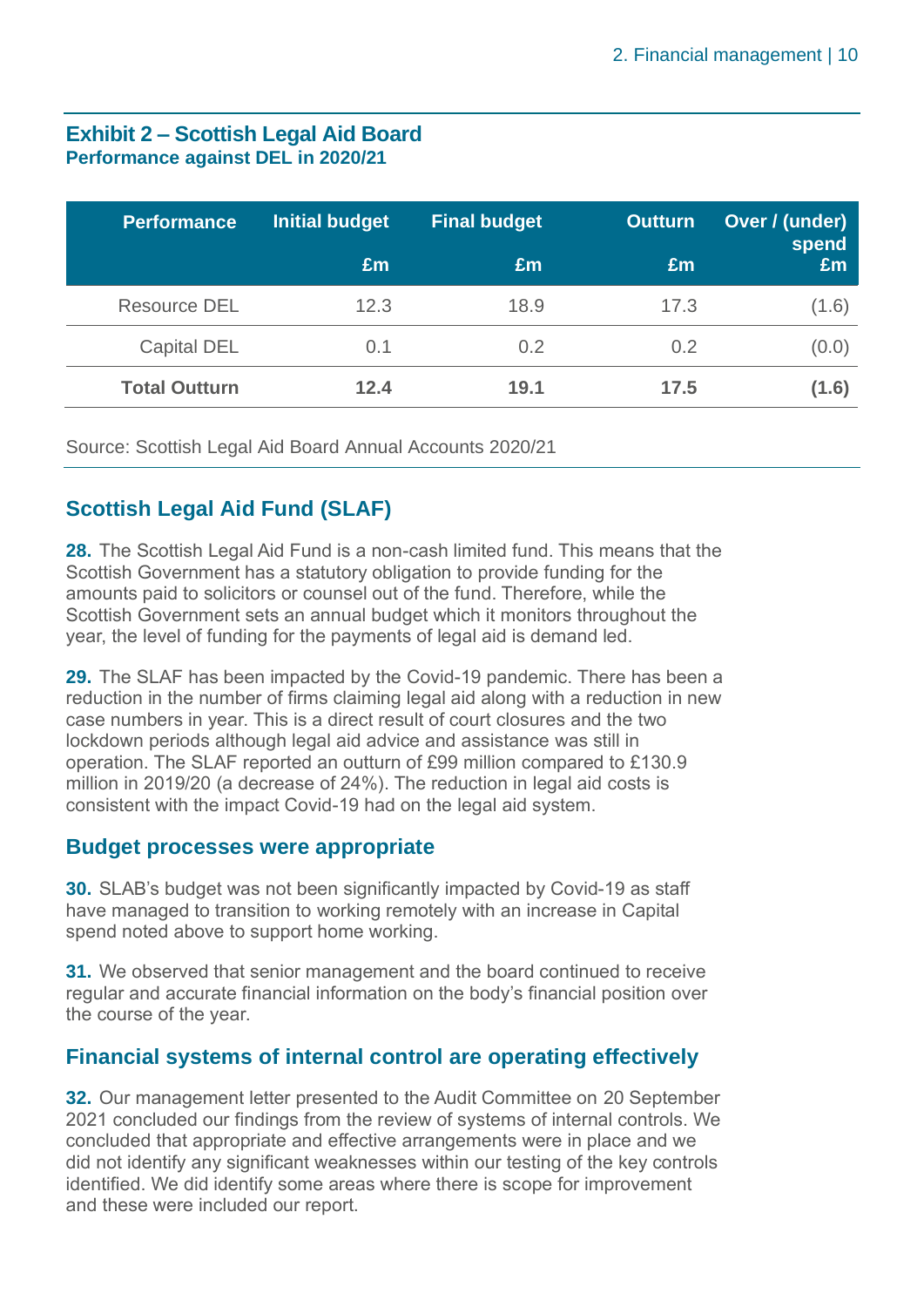**33.** No significant internal control weaknesses were identified during the audit which could affect SLAB's ability to record, process, summarise and report financial and other relevant data to result in a material misstatement in the financial statements.

#### **Internal audit**

**34.** SLAB's internal audit function is carried out by an in-house team. We reviewed the internal audit function in terms of International Standard on Auditing (UK) 610 (Using the Work of Internal Auditors) to determine the extent to which we could use the work of internal audit. We have placed reliance on the work of internal audit in the following areas for our 2020/21 financial statements and wider dimensions audit responsibilities:

- Payroll (including pensioners)
- Regulation/ Acceptance of Firms to provide Legal Aid.

**35.** We noted there was a lack of evidence of a full review of the payroll (and pensioners) conducted by internal audit. As a result we reperformed some of the work undertaken by internal audit and found no issues. This is an area where the internal audit team have been working towards improvement and it has been acknowledged by the Head of Internal Audit as an improvement point going forward.

### **Standards of conduct and arrangements for the prevention and detection of fraud and error are appropriate**

**36.** There are appropriate arrangements for the prevention and detection of fraud, error and irregularities. SLAB is responsible for establishing arrangements for the prevention and detection of fraud, error and irregularities, bribery and corruption. Furthermore, the board is responsible for ensuring that its affairs are managed in accordance with proper standards of conduct by putting effective arrangements in place.

**37.** We have reviewed the arrangements in place to maintain standards of conduct including the staff and member's codes of conduct including the refreshed Anti Fraud Policy. There are established procedures for preventing and detecting any breaches of these standards including any instances of corruption.

### **National Fraud Initiative**

**38.** The National Fraud Initiative (NFI) is a counter-fraud exercise across the UK public sector which aims to prevent and detect fraud. SLAB has completed their work and investigated all 298 potential matches which have all been cleared. There were instances of fraud or errors to report. The results of the NFI exercise were reported to the 20 September 2021 Audit Committee.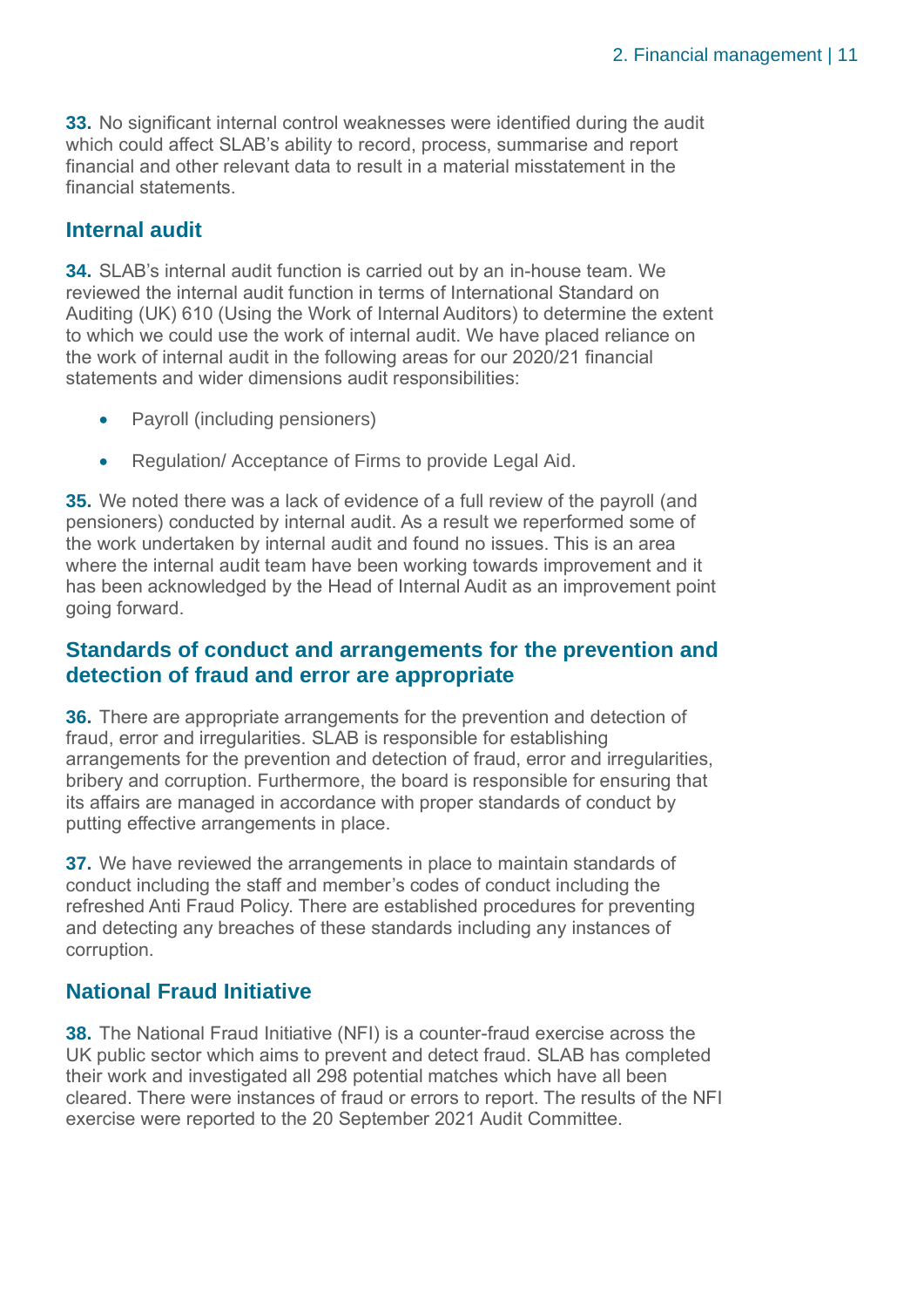## <span id="page-11-0"></span>**3. Financial sustainability**

Financial Sustainability looks forward to the medium and long term to consider whether a body is planning effectively to continue to deliver its services

## **Main judgements**

SLAB have responded quickly to the Covid-19 pandemic allowing them to continue to provide services to the legal profession and the public.

SLAB should develop a medium to long term workforce plan, including succession planning of key posts, to support the organisation's strategic objectives in the longer term.

**39.** SLAB have been able to manage the impact of the Covid-19 pandemic and have reviewed processes and procedures to allow them to continue to deliver services remotely. This included increasing capital spend to support the provision of IT equipment to all staff who are mostly working from home.

## **The Board's 2021/22 budget has been increased by £500k**

**40.** The Board is funded by Grant in Aid from the Scottish Government. The 2021/22 draft budget was approved in March 2021 with a resource allocation of £13.085 million, this is an increase of £500k. The additional funding will be used to progress 'spend to save' discussions and further develop workforce planning. It is noted that pension costs have increased in 2020/21 as a number of staff have recently retired. In 2021/22 two members of the executive team have left the organisation and we note that recruitment to these posts remains ongoing.

## **Development of medium to long term workforce plan**

<span id="page-11-1"></span>**41.** Workforce costs accounted for 89% of SLAB's 2020/21 spend and it is essential that longer term financial plans are developed and underpinned by robust workforce plans. SLAB consider workforce requirements at the start of each budget period and produce budgets and plans using a zero based budgeting approach and workforce planning forms part of this. We note that there have been delays to SLAB producing a longer term workforce plan.

**42.** The work of SLAB is contingent on the reform of the Scottish Justice system which remains ongoing. SLAB have been progressing reforms to enable them to respond to changes as they are finalised. We note that SLAB have completed a significant amount of work on redesigning processes to allow them to be in a strong position when the review of the legal aid system has been finalised however SLAB have yet to produce a medium to long term workforce plan. During 2021/22 two Executive Directors and a number of other senior staff retired. This further reinforces the need for SLAB to produce a medium to long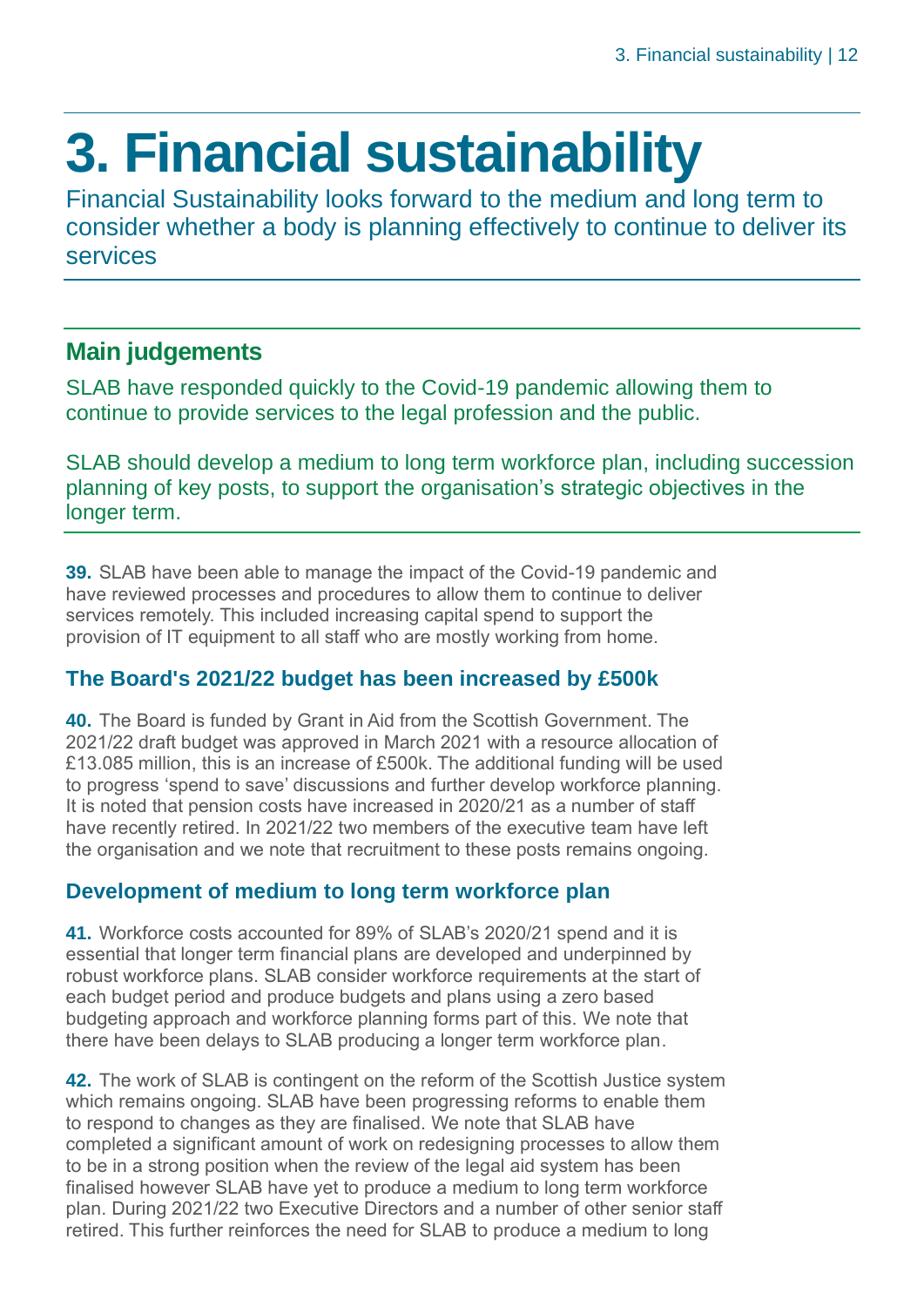term workforce plan to adequately plan for the future. This should also link to their medium to long term financial plan and objectives.

**43.** We previously reported that SLAB should progress their long-term financial plans including a detailed workforce plan. We repeat our recommendation that SLAB should develop a medium to long term workforce plan, including succession planning of key posts, to support the organisation's strategic objectives in the longer term.

## **Recommendation 1**

SLAB should develop a medium to long term workforce plan, including succession planning of key posts, to support the organisation's strategic objectives in the longer term.

## **Legal Aid Fund**

**44.** As noted in paragraph 27 the SLAF is a non-cash limited fund and demandled. SLAB regularly provide updates on Fund forecasts to both the Scottish Government and the board. This typically provides a review of the funding for the following three years. The full impact of Covid-19 on the legal system remains uncertain, and will have an impact on fund spend.

### **Legal Aid Review**

**45.** It is noted that an independent review of criminal legal aid was completed in 2018/19 by the Scottish Government. The review focussed on ensuring the long-term sustainability of the criminal legal aid system. The outcome of the review has been progressed including increases in solicitor's fees by 3% as they have been implemented, however the long term impact of the review has yet to be finalised by the Scottish Government. SLAB have progressed planning to ensure that they are able to respond to further outcomes of the review as they are published. Robust workforce planning is required to ensure that SLAB are in a position to respond to any changes as they are finalised (refer [paragraph 41\)](#page-11-1). We will continue monitor the changes and impact of the legal aid review on SLAB.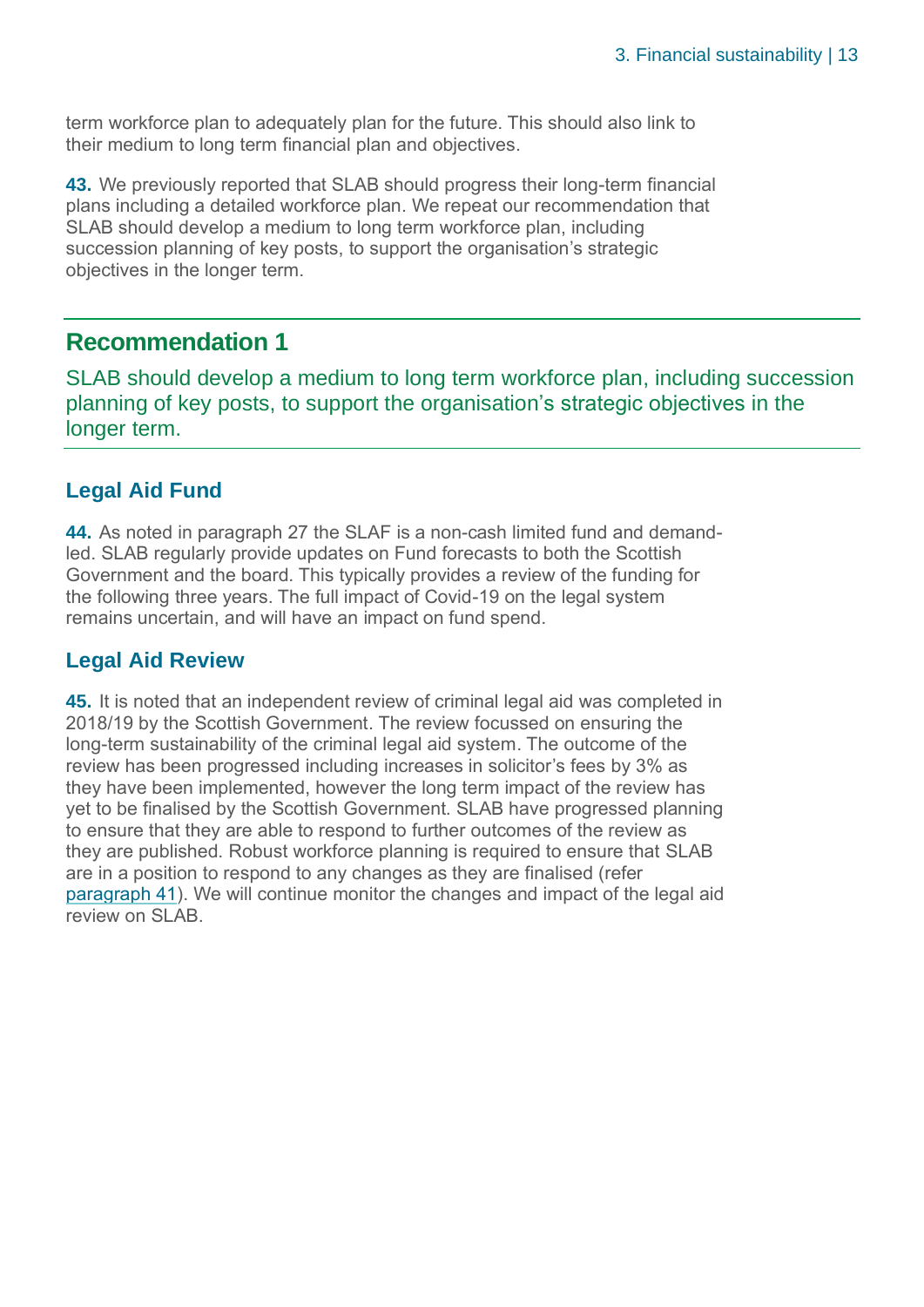## <span id="page-13-0"></span>**4. Governance and**

## **transparency**

The effectiveness of scrutiny and oversight, and transparent reporting of **information** 

## **Main judgements**

SLAB has appropriate and effective governance arrangements in place and these were operational during Covid-19 with no significant impact on the organisation, decision making or scrutiny.

#### **The governance arrangements and controls operating throughout the Covid-19 pandemic have been appropriate**

**46.** The impact of Covid-19 on SLAB has been set out in the Governance Statement in the 2020/21 annual report and accounts. SLAB continue to operate revised governance arrangements as a result of the pandemic including:

- Committee meetings being held virtually and there was no disruption to the committee timetable
- Staff continue to work from home, where appropriate, in line with Scottish Government guidance
- Key controls have been redesigned to ensure controls remain in place
- Interim payments to solicitors have been paid as required during both the first and second lockdowns.

**47.** We have concluded that, overall, SLAB has appropriate governance arrangements in place. This is informed by our regular attendance at the Audit Committee meetings, review of board papers and other committees, as appropriate. The meetings and business to be scrutinised was not disrupted by the pandemic.

## **The performance report was of a good standard**

**48.** In addition to the opinion on the performance report covered in Part 1 of our annual audit report, we also consider the qualitative aspects of SLAB's performance report. The performance report should provide information on a body, its main objectives and the principal risks faced. It should provide a fair, balanced and understandable analysis of a body's performance as well as helping stakeholders understand the financial statements.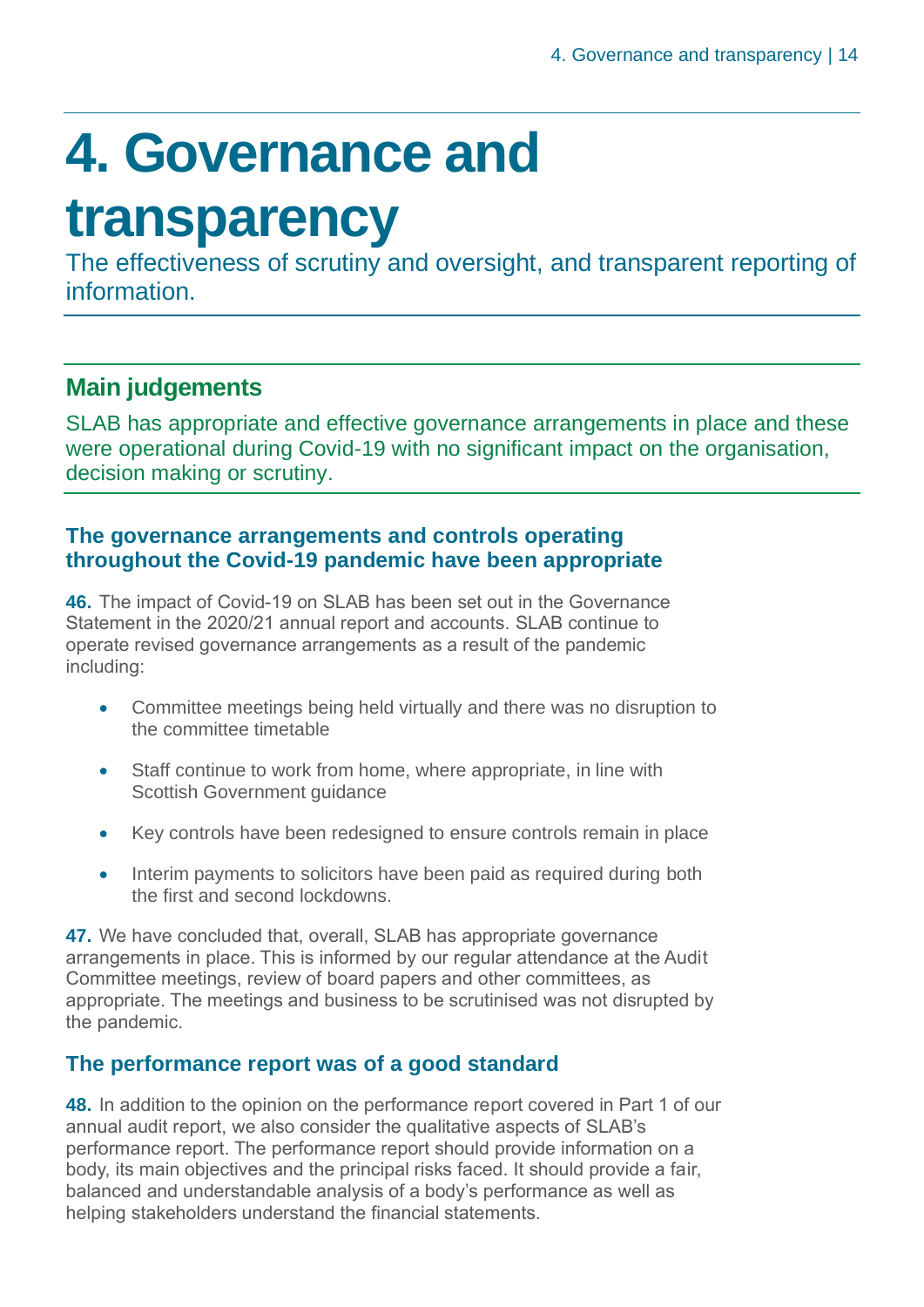<span id="page-14-0"></span>**49.** We have previously made recommendations regarding the content of the performance report and compliance with the FReM. In 2020/21 we noted an improvement in the performance report and there were no omissions when compared to the FReM requirements. However there remains scope to improve the transparency of reporting within the performance report including clearly setting out performance against agreed benchmarks / targets with explanations as to any significant variances.

## **Recommendation 2**

The transparency of reporting within the performance report could be further improved including clearly setting out performance against agreed benchmarks / targets with explanations as to any significant variances.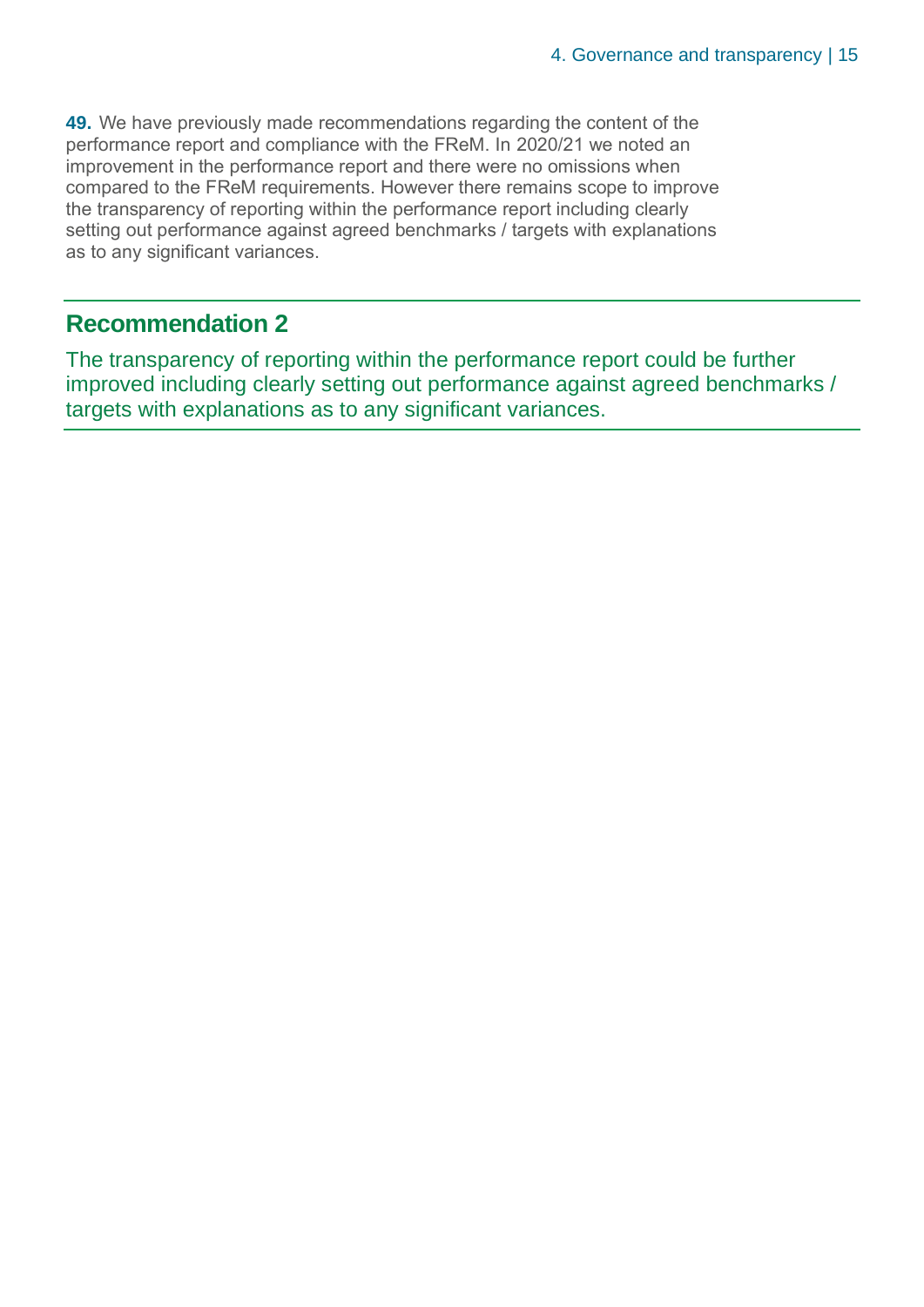## <span id="page-15-0"></span>**5. Value for money**

Using resources effectively and continually improving services

## **Main judgements**

SLAB has an appropriate and effective best value framework in place with an annual assessment reported to both the board and the Audit Committee.

Performance management and monitoring of key performance indicators has continued throughout 2020/21.

### **SLAB has developed an appropriate Best Value framework**

**50.** [Ministerial guidance to Accountable Officers](https://www.gov.scot/publications/best-value-public-services-guidance-accountable-officers/) for public bodies and the [Scottish Public Finance Manual](https://www.gov.scot/publications/scottish-public-finance-manual/best-value/best-value/) (SPFM) sets out the accountable officer's duty to ensure that arrangements are in place to secure best value. The guidance sets out the key characteristics of best value and states that compliance with the duty of best value requires public bodies to take a systematic approach to self-evaluation and continuous improvement.

**51.** Internal Audit undertake an annual assessment of the processes in place to meet the key themes of Best Value, the results of which are formally reported by Internal Audit to the Audit Committee. The results of the 2020/21 assessment were graded as satisfactory across the following themes: Vision and Strategic Direction, Effective Partnerships, Governance and Accountability, Planning and Resource Alignment, Performance Management, Sustainability and Equalities.

**52.** SLAB have progressed their equalities reporting which has been included in the Annual Accounts and Report. The information reported indicates that SLAB are committed to reviewing and reporting equalities data. SLAB have also published in October 2020 the latest Equality Outcomes and Mainstreaming Report and various equality impact assessments which are available on their website.

#### **SLAB were largely able to maintain service performance levels despite the pandemic**

**53.** SLAB continued to monitor key performance indicators throughout the year with performance reported to the board on a regular basis. The SLAB Operational Performance Overview Report (SOPOR) reported performance in areas such as the time taken to assess and make payments, the standards of accuracy in legal aid assessments: and finance/budget monitoring reports.

**54.** The SOPOR report on operational performance at 31 March 2021 notes the performance in assessing applications is generally good, in particular with civil and children's cases. As with prior years, there is a more mixed performance in accounts processing and payment with criminal and children's cases.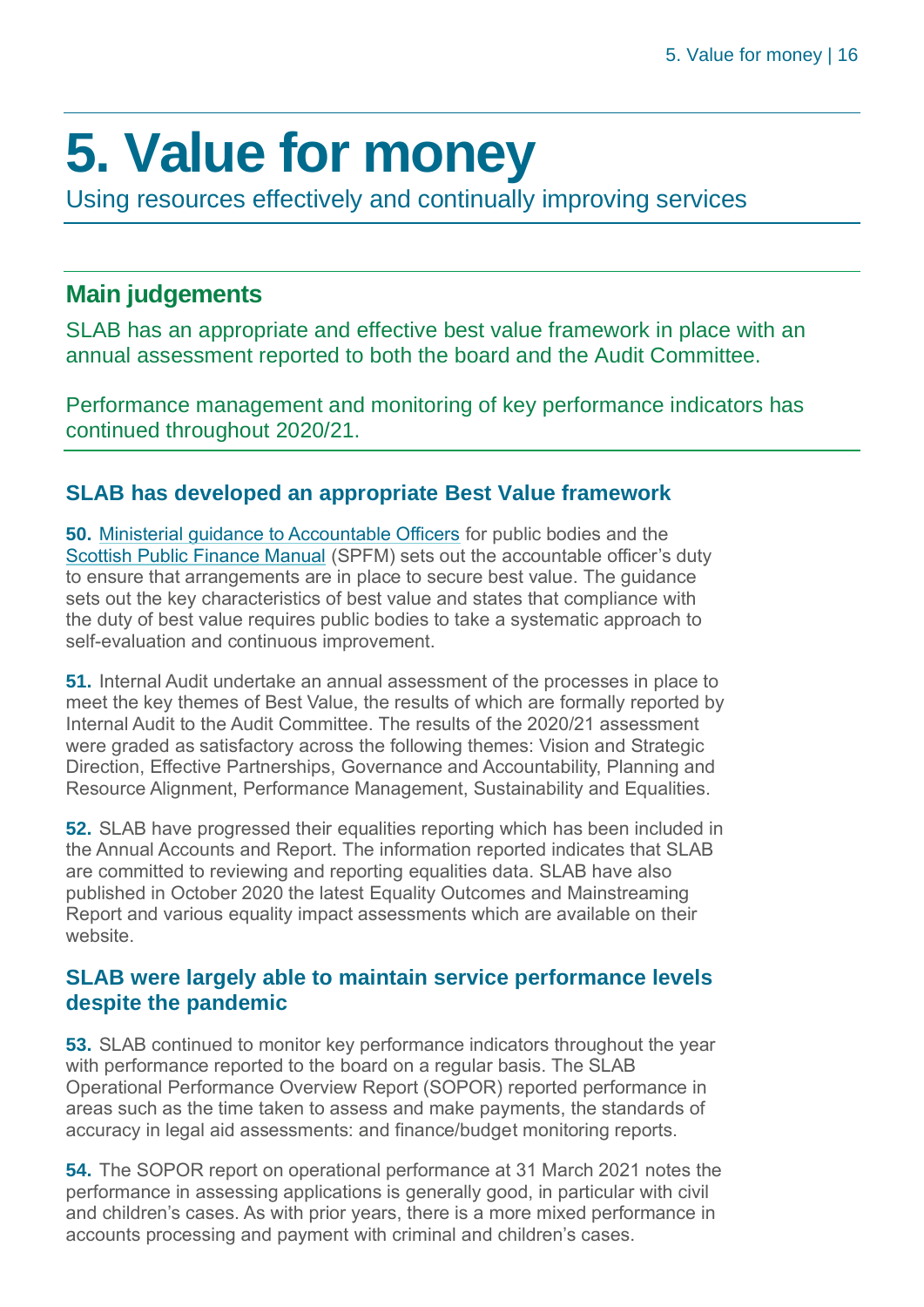**55.** The board agreed changes to the benchmarks, and these will be implemented in 2021/22. This will present a period of transition and this will require to be taken into consideration when comparing performance with prior years.

**56.** SLAB measure success through the SOPOR, responding to a range of correspondence within relevant timescale, on the payment of goods and services to suppliers, the numbers of justified complaints we receive about their service and carry out survey and feedback work with applicant and their solicitors.

### **National performance audit reports**

**57.** Audit Scotland carries out a national performance audit programme on behalf of the Accounts Commission and the Auditor General for Scotland. In 2020/21 a number of reports were published which may be of direct interest to the body. These are outlined in [Appendix 3.](#page-25-0)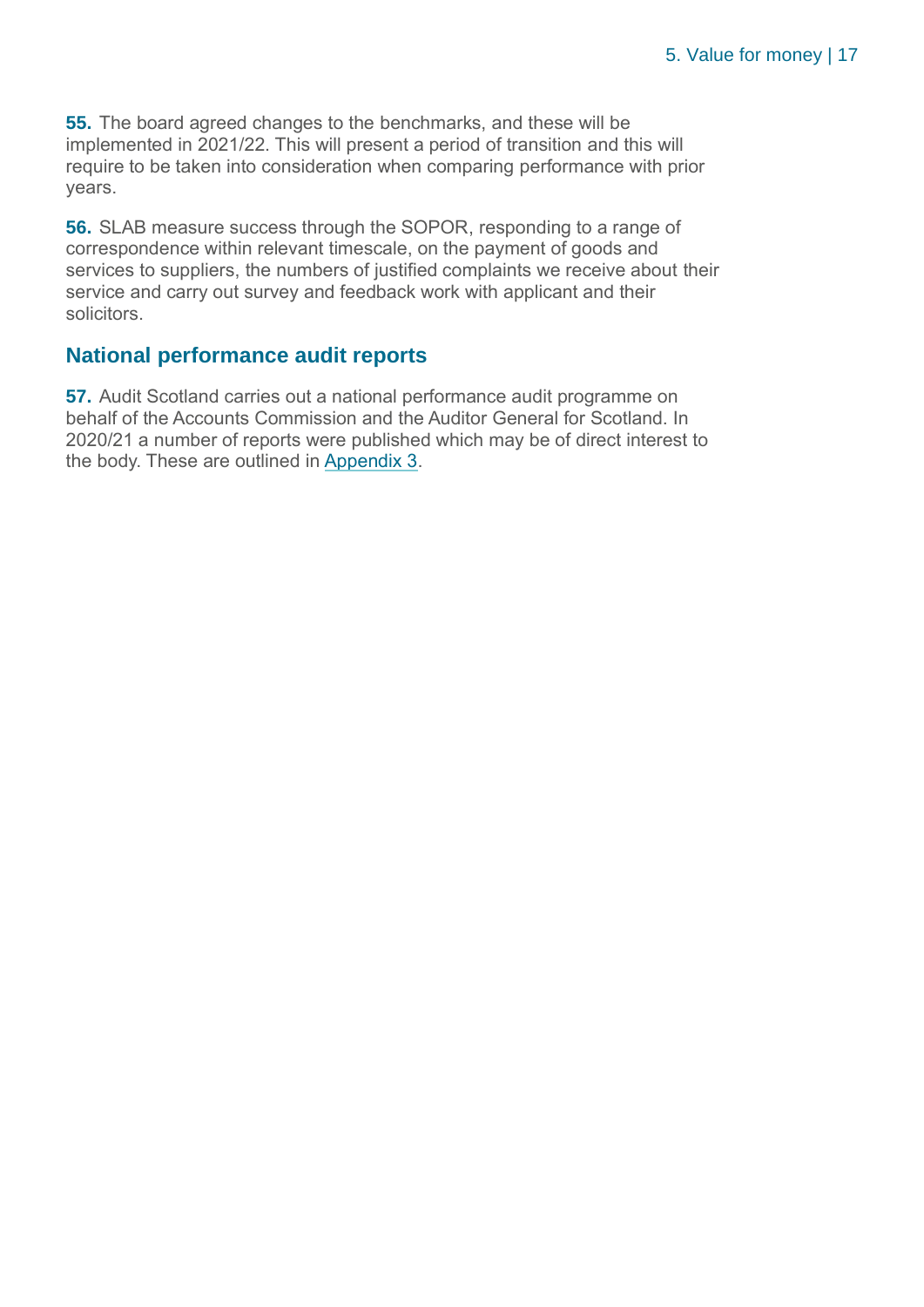## <span id="page-17-0"></span>**Appendix 1: Action plan 2020/21**

## **2020/21 recommendations**

<span id="page-17-1"></span>improvements.

<span id="page-17-2"></span>

| <b>Issue/risk</b>                                                                                                                                                                  | <b>Recommendation</b>                                                                                                                                                                                                                             | <b>Agreed management</b><br>action/timing                                                                                                                                         |                                                                                                                                                                |
|------------------------------------------------------------------------------------------------------------------------------------------------------------------------------------|---------------------------------------------------------------------------------------------------------------------------------------------------------------------------------------------------------------------------------------------------|-----------------------------------------------------------------------------------------------------------------------------------------------------------------------------------|----------------------------------------------------------------------------------------------------------------------------------------------------------------|
| 1. Workforce Plan                                                                                                                                                                  | SLAB should develop a<br>medium to long term<br>workforce plan, including<br>succession planning of key<br>posts, to support the<br>organisation's strategic<br>objectives in the longer term<br>(refer paragraph 41).                            | <b>Agreed action:</b>                                                                                                                                                             |                                                                                                                                                                |
| A medium to long term<br>workforce plan has yet to be<br>developed to inform future<br>strategic and financial<br>planning.                                                        |                                                                                                                                                                                                                                                   | has been undertaken,<br>tools required for the<br>Workforce planning. These<br>around medium term<br>is suitably positioned<br>Review and a new Bill.                             | During the year, development<br>of a plan for a Workforce Plan<br>including the identification of                                                              |
| The retiral of two Executive<br>Directors and the loss of<br>senior staff in year has<br>highlighted the need for<br>SLAB to produce a medium<br>to long term workforce plan.      |                                                                                                                                                                                                                                                   |                                                                                                                                                                                   | tools will be developed in<br>readiness for the plan during<br>2022, and work will progress<br>planning to ensure that SLAB                                    |
| Risk: In the absence of a<br>workforce plan, there is a risk<br>that the over reliance on<br>vacancy management may<br>have an adverse impact on<br>staff capacity and the quality |                                                                                                                                                                                                                                                   |                                                                                                                                                                                   | organisationally to develop a<br>longer term plan in line with<br>outcomes of the legal Aid<br>Succession planning will form<br>part of that planning process. |
| of services.                                                                                                                                                                       |                                                                                                                                                                                                                                                   | <b>Responsible officer:</b>                                                                                                                                                       |                                                                                                                                                                |
|                                                                                                                                                                                    |                                                                                                                                                                                                                                                   | Director of Corporate<br><b>Services and Accounts</b>                                                                                                                             |                                                                                                                                                                |
|                                                                                                                                                                                    |                                                                                                                                                                                                                                                   | <b>Agreed date:</b>                                                                                                                                                               |                                                                                                                                                                |
|                                                                                                                                                                                    |                                                                                                                                                                                                                                                   | Ongoing during 2022                                                                                                                                                               |                                                                                                                                                                |
| 2. Performance Report -<br>transparency of reporting                                                                                                                               | The transparency of reporting<br>within the performance report<br>could be further improved<br>including clearly setting out<br>performance against agreed<br>benchmarks / targets with<br>explanations as to any<br>significant variances (refer | <b>Agreed action:</b><br>Continued development of                                                                                                                                 |                                                                                                                                                                |
| The performance report has<br>developed over the last few<br>years and meets the<br>requirements of the FReM.<br>However we noted there is<br>scope for further                    |                                                                                                                                                                                                                                                   | the performance report<br>including more infographics<br>and tables will be introduced<br>for the 2021/22 reporting<br>year. We will look to include a<br>SOPOR table within this |                                                                                                                                                                |

[paragraph 49\)](#page-14-0).

SOPOR table within this revised performance Report.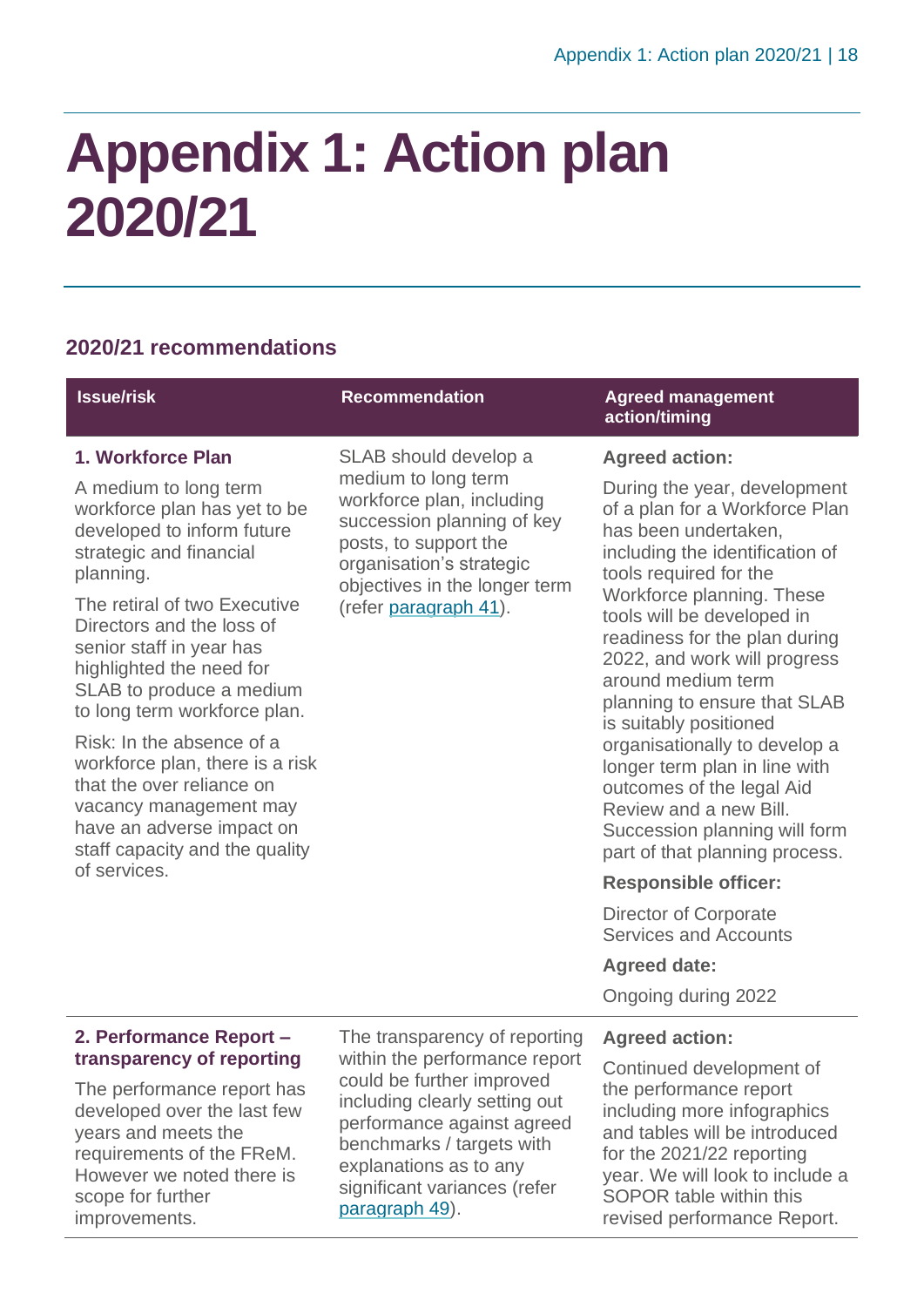| <b>Issue/risk</b>                                                                             | <b>Recommendation</b> | <b>Agreed management</b><br>action/timing                    |
|-----------------------------------------------------------------------------------------------|-----------------------|--------------------------------------------------------------|
| Risk: There is a risk that                                                                    |                       | <b>Responsible officer:</b>                                  |
| future performance reports do<br>not provide a full analysis of<br>SLAB's performance against |                       | <b>Director of Corporate</b><br><b>Services and Accounts</b> |
| its corporate objectives and                                                                  |                       | <b>Agreed date:</b>                                          |
| outcomes and operational<br>targets.                                                          |                       | 31 March 2022                                                |

## <span id="page-18-0"></span>**Follow-up of prior year recommendations**

| <b>Issue/risk</b>                                                                                                                                                                                                                                                                                                                                       | 2019/20 Recommendation                                                                                                    | 2020/21 Update<br><b>Agreed management</b><br>action/timing                                                                                                                 |
|---------------------------------------------------------------------------------------------------------------------------------------------------------------------------------------------------------------------------------------------------------------------------------------------------------------------------------------------------------|---------------------------------------------------------------------------------------------------------------------------|-----------------------------------------------------------------------------------------------------------------------------------------------------------------------------|
| <b>4. Asset Valuation</b><br>Due to the impact of Covid<br>19, materiality uncertainty<br>exits in relation to the building<br>valuation of Thistle House<br>recorded within the financial<br>statements.<br><b>Risk:</b> There is a risk that the<br>carrying value of the asset in<br>accounts does not accurately<br>reflect the market uncertainty. | SLAB should consider the<br>impact of ongoing uncertainty<br>on valuations.                                               | <b>Complete / Closed</b><br>Thistle house was revalued<br>by external valuer in 2020/21<br>and valuer noted no material<br>uncertainty in the valuation<br>due to Covid-19. |
| 5. Controls weaknesses                                                                                                                                                                                                                                                                                                                                  | SLAB should continue to<br>work with the software<br>provider to develop<br>appropriate user roles and<br>system reports. | In Progress                                                                                                                                                                 |
| Our review of internal<br>controls identified areas for<br>improvement with payroll<br>reconciliations and we note<br>an issue with payroll access                                                                                                                                                                                                      |                                                                                                                           | We do not have a report yet<br>but the system is being fully<br>reconciled every month and<br>evidence of this has been<br>provided to Audit Scotland.                      |
| reported by Internal Audit.<br>We are content that<br>mitigating controls have been<br>implemented to address<br>these risks.                                                                                                                                                                                                                           |                                                                                                                           | Payroll access is currently<br>being reviewed; we will look<br>to action any changes the<br>review deems necessary. In<br>the meantime, mitigating                          |
| <b>Risk:</b> There is a risk that the<br>system access rights may be<br>inappropriate, and that<br>systems are not being fully<br>reconciled.                                                                                                                                                                                                           |                                                                                                                           | controls in payroll continue to<br>operate effectively.                                                                                                                     |
|                                                                                                                                                                                                                                                                                                                                                         |                                                                                                                           | <b>Responsible officer:</b>                                                                                                                                                 |
|                                                                                                                                                                                                                                                                                                                                                         |                                                                                                                           | Director of Corporate<br><b>Services and Accounts</b>                                                                                                                       |
|                                                                                                                                                                                                                                                                                                                                                         |                                                                                                                           | <b>Revised date:</b>                                                                                                                                                        |

Reconciliaitons – March 2022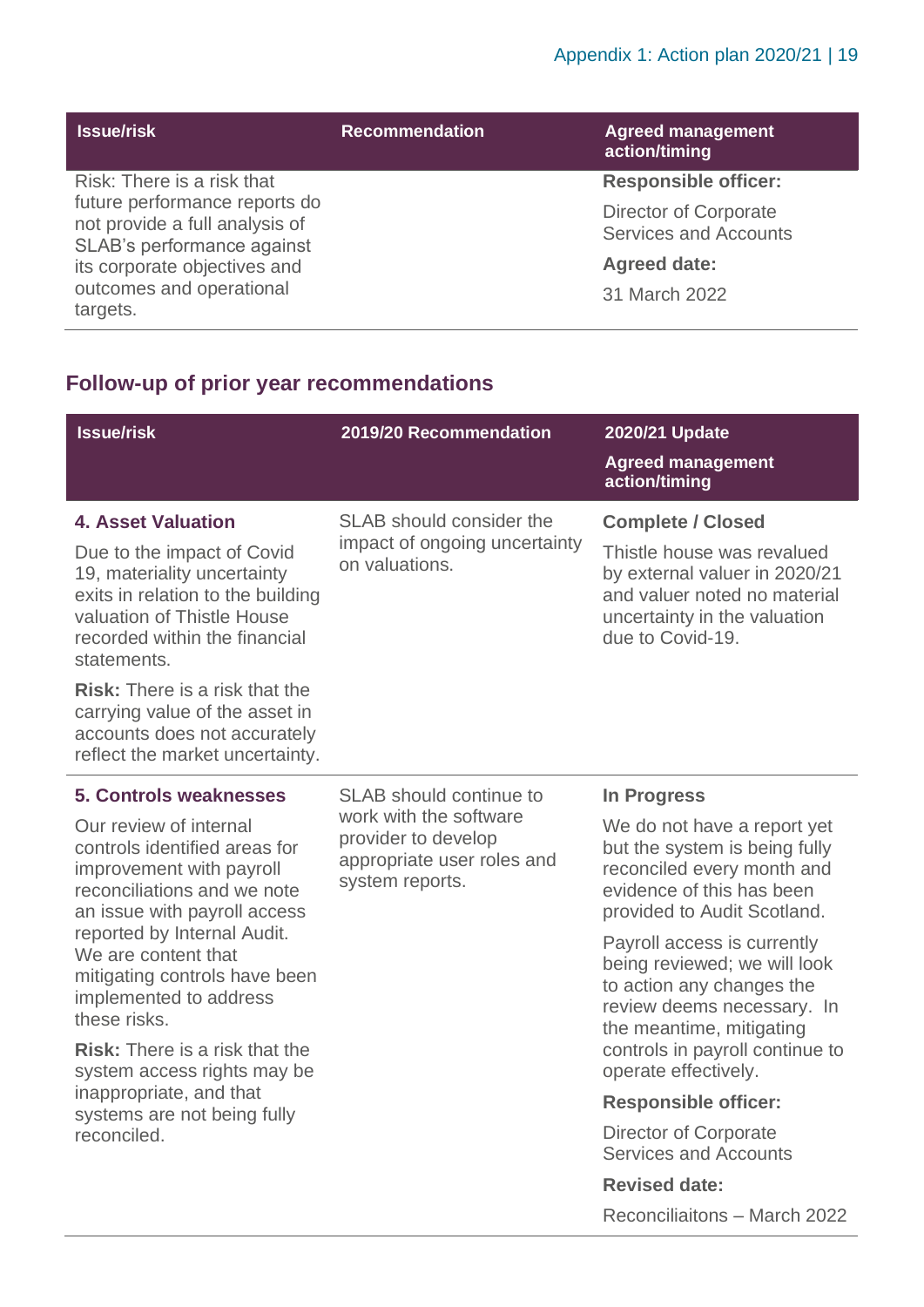<span id="page-19-0"></span>

| <b>Issue/risk</b>                                                                                                                                                                                                                                                                                                                                                                 | 2019/20 Recommendation                                                                                                                                      | 2020/21 Update<br><b>Agreed management</b><br>action/timing                                                                                                                                                                                                                                                                 |
|-----------------------------------------------------------------------------------------------------------------------------------------------------------------------------------------------------------------------------------------------------------------------------------------------------------------------------------------------------------------------------------|-------------------------------------------------------------------------------------------------------------------------------------------------------------|-----------------------------------------------------------------------------------------------------------------------------------------------------------------------------------------------------------------------------------------------------------------------------------------------------------------------------|
|                                                                                                                                                                                                                                                                                                                                                                                   |                                                                                                                                                             | System access - Ongoing                                                                                                                                                                                                                                                                                                     |
| <b>6. Fraud Policy</b><br>We reported in our<br>Management letter that the<br>current fraud policy required<br>to be reviewed. This review<br>was undertaken, however the<br>updated policy has yet to be<br>communicated to staff.<br><b>Risk:</b> There is a risk that staff<br>are unaware of the fraud<br>policy and that fraud is not<br>correctly reported or<br>monitored. | SLAB should implement the<br>updated Fraud Policy, and<br>this should be supported with<br>a staff awareness campaign.                                      | <b>Complete</b><br>Fraud policy was reviewed<br>agreed with Union and<br>circulated to all staff on the<br>1 <sup>st</sup> March 2021.                                                                                                                                                                                      |
| <b>7. Financial sustainability</b>                                                                                                                                                                                                                                                                                                                                                | <b>SLAB</b> should continue to                                                                                                                              | <b>In Progress</b>                                                                                                                                                                                                                                                                                                          |
| SLAB currently receive one-<br>year grant settlements from<br><b>Scottish Government. The</b><br>approved budget for 2020/21<br>included indicative figures for<br>2021/22.<br>Over the past years, SLAB<br>have developed the use of<br>scenario planning to identify                                                                                                            | work on the development of a<br>long-term financial plan that<br>is fully integrated with<br>workforce planning.                                            | With so much uncertainty<br>around the future shape of<br>legal aid, long term financial<br>planning is extremely difficult.<br>However, we have created<br>the tools to develop a formal<br>workforce plan once the legal<br>aid environment becomes<br>more certain.                                                      |
| opportunities for savings.<br><b>Risk:</b> There is a risk that<br>there is no formal long-term<br>financial plan which considers<br>long term financial<br>sustainability.                                                                                                                                                                                                       |                                                                                                                                                             | Additionally, as noted in the<br>performance report, SG have<br>increased Administrative<br>funding by £500k per annum<br>as of 2021-22 which has<br>significantly improved our<br>financial sustainability<br><b>Responsible officer:</b><br>Director of Corporate<br><b>Services and Accounts</b><br><b>Revised date:</b> |
|                                                                                                                                                                                                                                                                                                                                                                                   |                                                                                                                                                             | Ongoing                                                                                                                                                                                                                                                                                                                     |
| 8. Ongoing impact of Covid<br>The scale and pace of<br>change as a result of Covid-<br>19 represents a risk to<br>SLAB's internal controls and                                                                                                                                                                                                                                    | <b>SLAB</b> should ensure that<br>internal controls remain<br>effective during this period of<br>uncertainty with new ways of<br>working and changes to the | <b>In Progress</b><br>We will continue to review our<br>internal controls as the Covid-<br>19 situation develops and in<br>line with Justice system                                                                                                                                                                         |

working and changes to the justice system.

governance arrangements.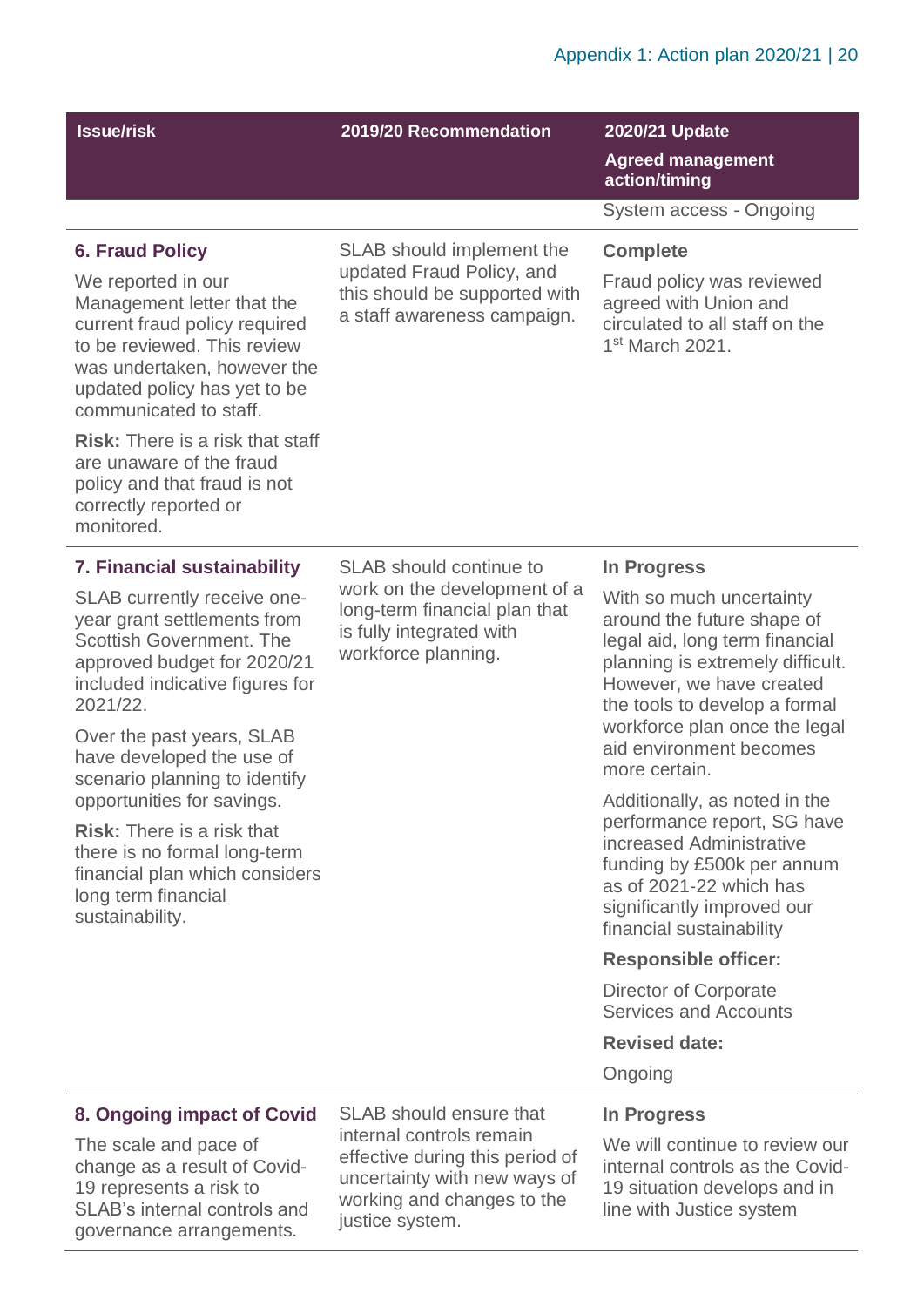| <b>Issue/risk</b>                                                                              | 2019/20 Recommendation | 2020/21 Update<br><b>Agreed management</b><br>action/timing |
|------------------------------------------------------------------------------------------------|------------------------|-------------------------------------------------------------|
| <b>Risk:</b> There are risks around<br>the operation of key controls                           |                        | changes and Scottish<br>Government requirements.            |
| within finance and the<br>introduction of changes to<br>accounts within the justice<br>system. |                        | <b>Responsible officer:</b>                                 |
|                                                                                                |                        | Director of Corporate<br><b>Services and Accounts</b>       |
|                                                                                                |                        | <b>Revised date:</b>                                        |
|                                                                                                |                        | Ongoing                                                     |

#### **Recommendations raised in 2018/19**

#### **9. Performance Report**

The performance report included in the unaudited accounts contained a considerable number of omissions when compared against the requirements of the FReM. This was amended in the revised report.

**Risk**: There is a risk that future performance reports do not provide a full analysis of SLAB's performance against its corporate objectives and outcomes and operational targets.

#### **2018/19 recommendation:**

SLAB should ensure that the performance report contained in the annual accounts provides full information in line with the requirements of the FReM.

It should also describe progress against target objectives and outcomes performance levels should be compared against the agreed benchmarks.

#### **Closed**

This point has been raised in the 2020/21 action plan (refer [point 2\)](#page-17-1) and is closed here.

We noted an improvement in the performance report and there were no omissions in 20/21 when compared to the FReM requirements.

However there remains scope to improve the transparency of reporting within the performance report including clearly setting out performance against agreed benchmarks / targets with explanations as to any significant variances.

#### **10. Financial Sustainability**

The 2019/20 budget shows a challenging position reflecting the impact of financial pressures of implementing pay awards. A funding gap of £0.090 million has been identified for 2019/20 and the approved budget highlights vacancy savings of £0.265 million (2018/19 £0.400million). The use of vacancy management to address funding gaps is not sustainable over the long term. A workforce plan has yet to be developed to inform

#### **2018/19 recommendation:**

With the recent introduction of the People Strategy, SLAB should develop its workforce plan as a priority to help inform longer term strategic and financial planning.

#### **Closed**

This recommendation has been superseded by our current recommendation regarding workforce plans and the ongoing prior year recommendation regarding longer term strategic planning (refer [point 1](#page-17-2) and [point 7](#page-19-0) above).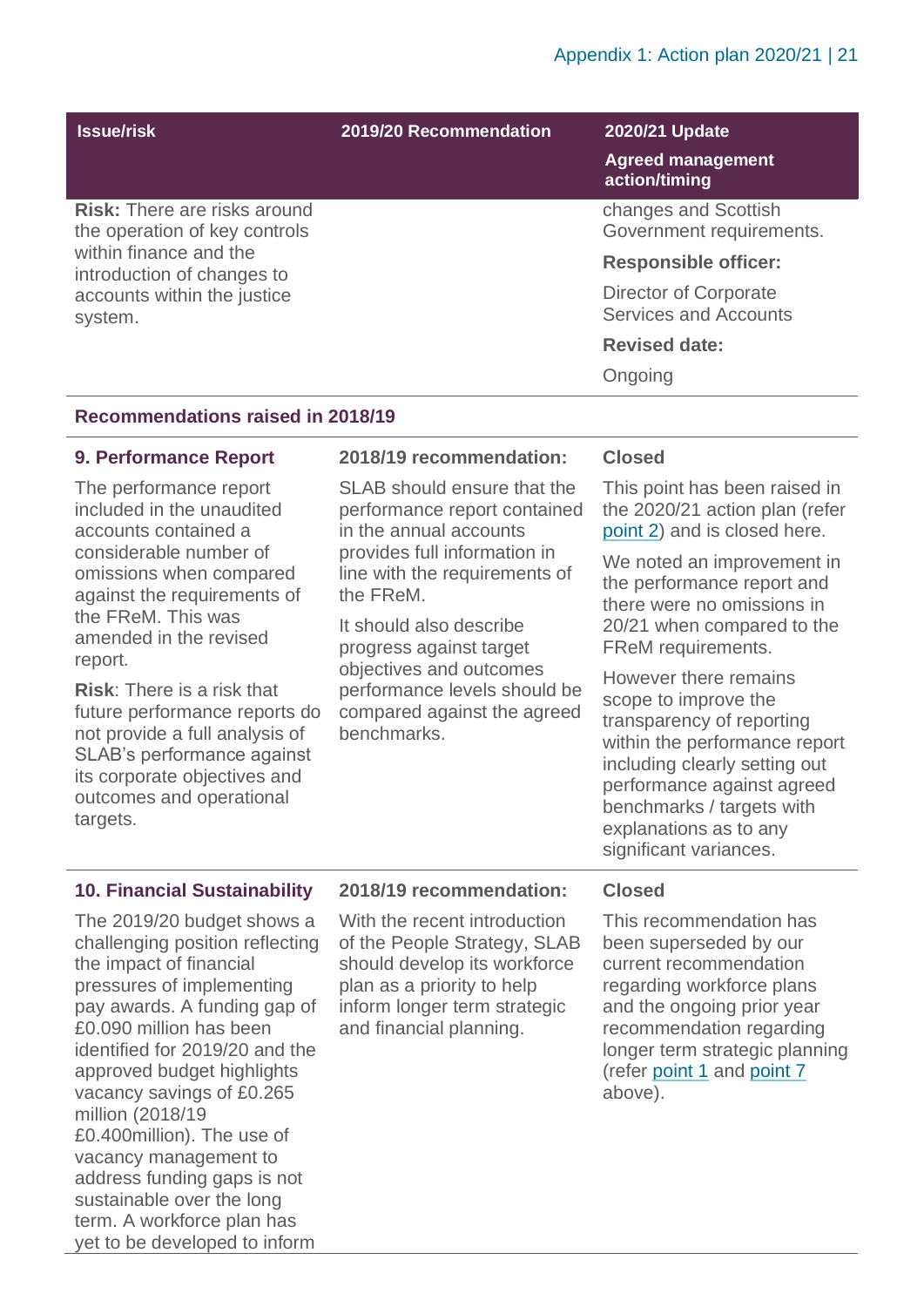#### **Issue/risk 2019/20 Recommendation 2020/21 Update**

**Agreed management action/timing**

future strategic and financial planning.

**Risk:** In the absence of a workforce plan, there is a risk that the over reliance on vacancy management may have an adverse impact on staff capacity and the quality of services.

#### **11. Public & Performance Reporting**

Following on from completion of the openness & transparency pilot, the information approved for publication should be published on the website in a timely manner. Additionally, the performance information currently published is out of date.

**Risk:** There is a risk that SLAB does not conduct its business in an open and transparent manner.

#### **12. Scottish Legal Aid Pension Scheme Governance**

The governance arrangements for the Scottish Legal Aid Pension Scheme, including the role and responsibilities of pension fund trustees, has not been formally documented and it is unclear when these were last approved by the Board.

**Risk:** There is a risk that the formal arrangements for the governance of the Legal Aid Pension Scheme are unclear and not fully understood by stakeholders.

#### **2018/19 recommendation:**

SLAB should ensure that performance information on the website is always kept up to date.

#### **Closed**

The SLAB website is up to date with corporate plans, strategies, committee minutes and performance information.

#### **2018/19 recommendation:**

The governance arrangements for the Scottish Legal Aid Pension Scheme should be formally documented and approved by the board.

#### **Closed**

A paper setting out SLAB's Pension Scheme administration arrangements was presented at the 14 June 2021 Audit Committee prior to being presented to the board for approval.

The documents sets out the current administration and associated governance arrangements in relation to the SLAB Pension Scheme(s) and includes setting out the key areas of responsibility.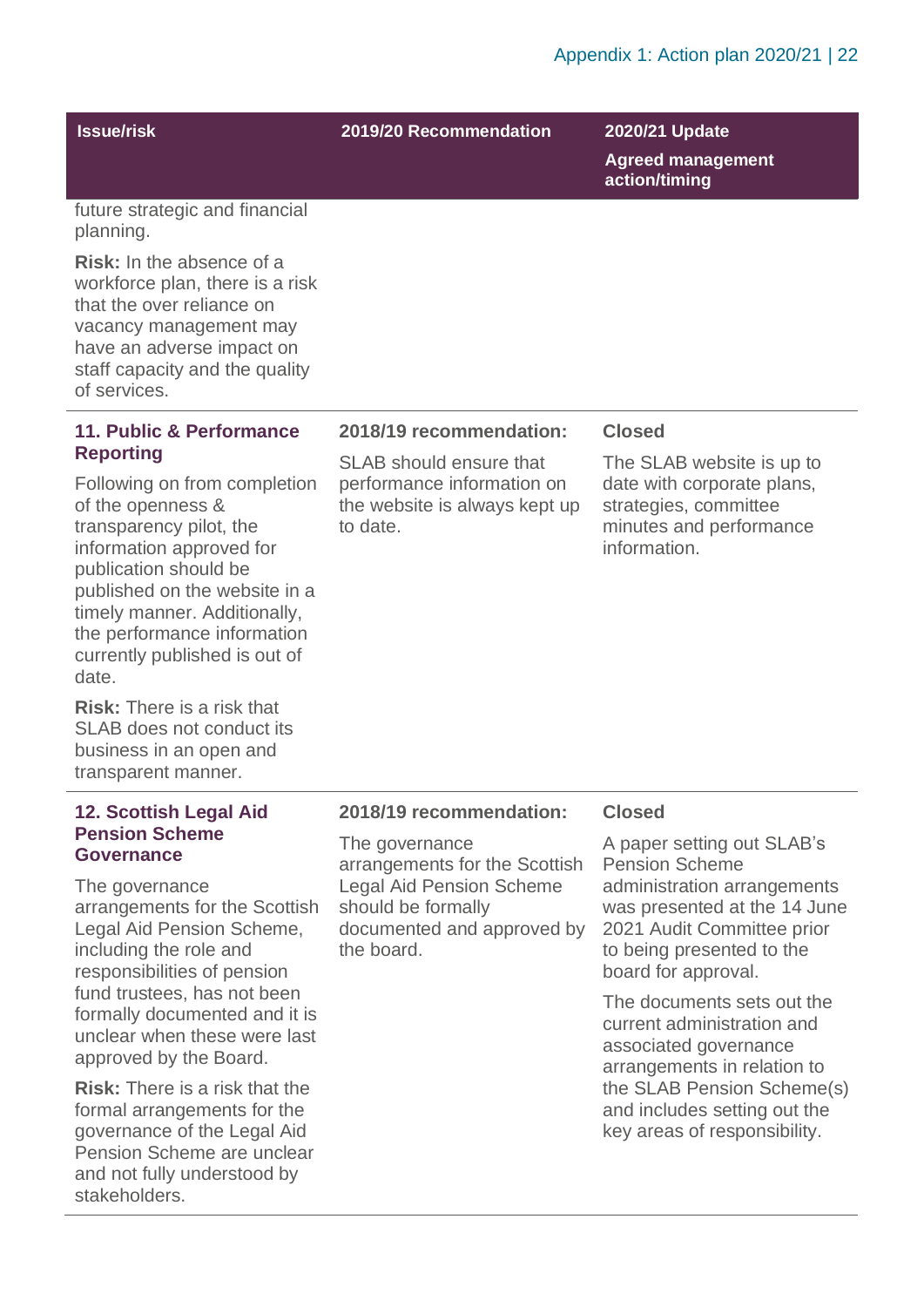## <span id="page-22-0"></span>**Appendix 2: Significant audit risks**

The table below sets out the audit risks we identified on the 2020/21 audit and how we addressed each risk in arriving at our conclusion. The risks are categorised between those where there is a risk of material misstatement in the financial statements and those relating to our wider responsibility under the [Code of Audit Practice 2016.](http://www.audit-scotland.gov.uk/report/code-of-audit-practice-2016)

### **Risks of material misstatement in the financial statements**

| <b>Audit risk</b>                                                                                                                                                                                                                                                                                                                                                                                                                                                                                                                                                                                                                                    | <b>Assurance procedure</b>                                                                                                                                                                                                                                                   | <b>Results and conclusions</b>                                                                                                                                                                                                                                                                                                                                                                                 |
|------------------------------------------------------------------------------------------------------------------------------------------------------------------------------------------------------------------------------------------------------------------------------------------------------------------------------------------------------------------------------------------------------------------------------------------------------------------------------------------------------------------------------------------------------------------------------------------------------------------------------------------------------|------------------------------------------------------------------------------------------------------------------------------------------------------------------------------------------------------------------------------------------------------------------------------|----------------------------------------------------------------------------------------------------------------------------------------------------------------------------------------------------------------------------------------------------------------------------------------------------------------------------------------------------------------------------------------------------------------|
| 1. Risk of material<br>misstatement due to fraud<br>caused by the management<br>override of controls                                                                                                                                                                                                                                                                                                                                                                                                                                                                                                                                                 | Detailed testing of journal<br>entries.<br>Review of accounting                                                                                                                                                                                                              | <b>No Risk Identified</b><br><b>Results: Detailed testing</b><br>completed on Journals                                                                                                                                                                                                                                                                                                                         |
| <b>International Auditing</b><br>Standards require that audits<br>are planned to consider the<br>risk of material misstatement<br>in the financial statements<br>caused by fraud, which is<br>presumed to be a significant<br>risk in any audit. This<br>includes the risk of fraud due<br>to the management override<br>of controls. In addition, this<br>risk includes the potential for<br>management to influence the<br>results in the financial<br>statements through estimates<br>and judgements. In response<br>to Covid-19, to maintain<br>processing levels, there is a<br>possibility that this may have<br>increased the opportunity for | estimates.<br>Focused testing of accruals<br>and prepayments.<br>Evaluation of significant<br>transactions that are outside<br>the normal course of<br>business.<br>Completion of cut-off testing<br>to ensure transaction<br>appropriately recorded in the<br>correct year. | entries and accounting<br>estimates and no issues were<br>identified.<br>Our testing of accruals and<br>prepayments did not identify<br>any errors and our work on<br>income and expenditure did<br>not identify any significant<br>transactions outwith the<br>normal course of business.<br><b>Conclusion:</b> We did not<br>identify any issues which<br>would indicate management<br>override of controls. |
| management override<br>2. Risk of material<br>misstatement caused by                                                                                                                                                                                                                                                                                                                                                                                                                                                                                                                                                                                 | Analytical procedures on<br>income streams.                                                                                                                                                                                                                                  | <b>No Risk Identified</b><br>$\sim$ 1. $\sim$ $\sim$ $\sim$ $\sim$                                                                                                                                                                                                                                                                                                                                             |

### **misstatement caused by fraud in revenue recognition**

As set out in ISA (UK) 240, there is a presumed risk of

income streams.

Detailed testing of revenue transactions focusing on the areas of greatest risk.

**Results:** Our testing of Income transactions did not identify any issues. We reviewed the Internal Audit report on the work of the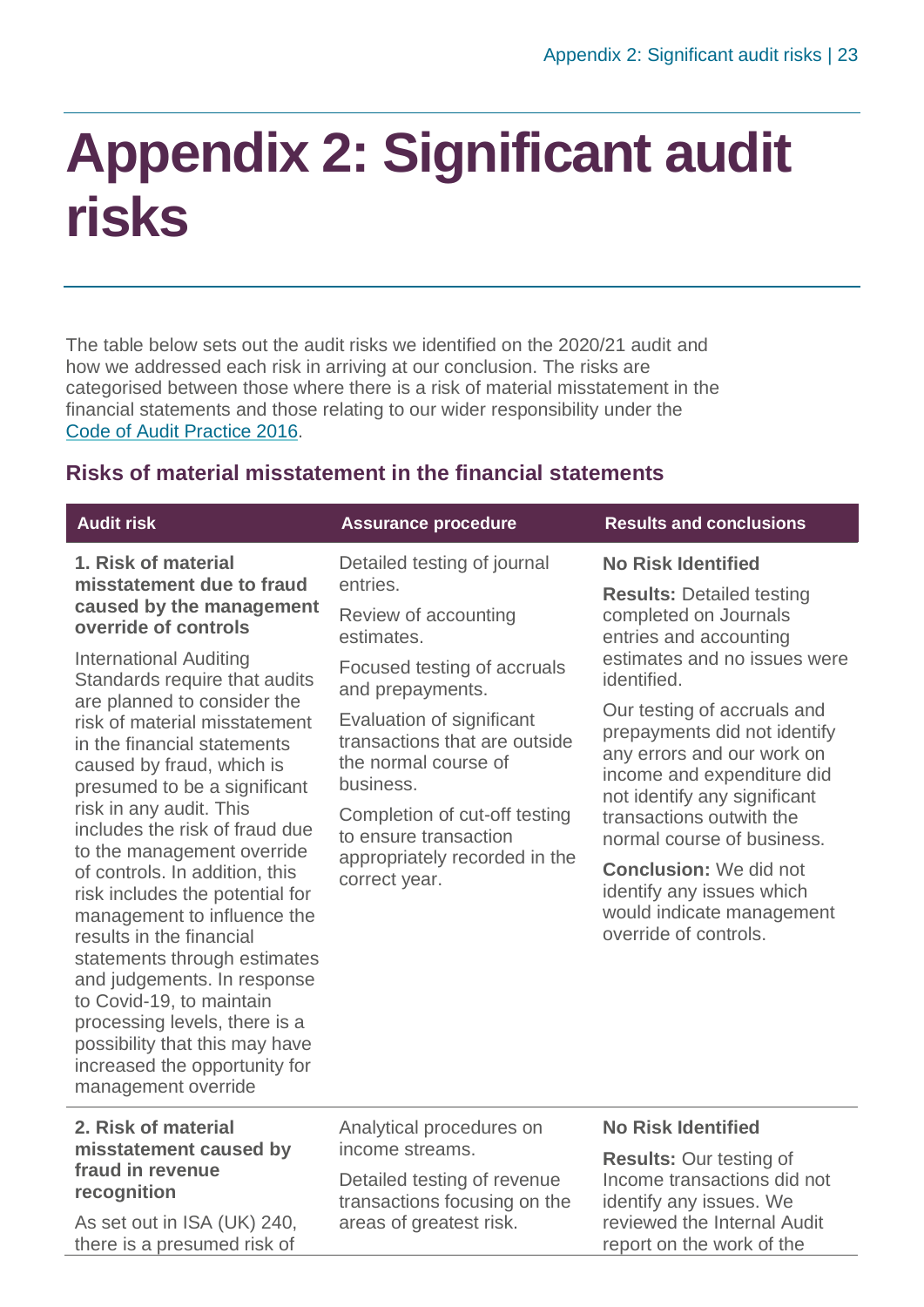| <b>Audit risk</b>                                                                                                                                                                                                                                                                                                                                                                                          | <b>Assurance procedure</b>                                                                                   | <b>Results and conclusions</b>                                                                                                        |
|------------------------------------------------------------------------------------------------------------------------------------------------------------------------------------------------------------------------------------------------------------------------------------------------------------------------------------------------------------------------------------------------------------|--------------------------------------------------------------------------------------------------------------|---------------------------------------------------------------------------------------------------------------------------------------|
| fraud in the recognition of<br>income. SLAB receives a<br>material amount of income<br>from claimant contributions.                                                                                                                                                                                                                                                                                        | Review of the work of SLAB's<br><b>Internal Quality Control Unit</b><br>(ICQU).                              | <b>ICQU</b> and noted that the<br>conclusion of Satisfactory on<br>the report.                                                        |
| Due to the extent and<br>complexity of income there is<br>the risk of a material<br>misstatement in the financial<br>statements.                                                                                                                                                                                                                                                                           |                                                                                                              | <b>Conclusion: There is no</b><br>evidence of fraud in Income<br>recognition.                                                         |
| 3. Risk of material                                                                                                                                                                                                                                                                                                                                                                                        | Review of the work of SLAB's                                                                                 | <b>No Risk Identified</b>                                                                                                             |
| misstatement caused by<br>fraud in expenditure                                                                                                                                                                                                                                                                                                                                                             | <b>Compliance Audit and</b><br><b>Assisted Persons</b>                                                       | <b>Results: Our testing of</b><br>expenditure transactions did                                                                        |
| As most public-sector bodies                                                                                                                                                                                                                                                                                                                                                                               | <b>Investigations Teams.</b>                                                                                 | not identify any errors.                                                                                                              |
| are net expenditure bodies,<br>the risk of fraud is more likely<br>to occur in expenditure. The                                                                                                                                                                                                                                                                                                            | Testing of expenditure<br>transactions focusing on the<br>areas of greatest risk.                            | We reviewed the findings of<br>the Compliance Audit Team<br>and the Assisted Person's                                                 |
| majority of expenditure by<br>SLAB relates to the payment<br>to solicitors to cover the costs<br>of legal aid billing and the<br>provision of advice. This is an                                                                                                                                                                                                                                           | Review of the work of SLAB's<br>ICQU team.                                                                   | Investigations team which<br>confirmed SLAB remain<br>proactive in their review of<br>registered firms and legal aid<br>accounts.     |
| area of potential fraud by<br>solicitors and claimants                                                                                                                                                                                                                                                                                                                                                     |                                                                                                              | We reviewed the Internal<br>Audit report on the work of<br>the ICQU and noted that the<br>conclusion of Satisfactory on<br>the report |
|                                                                                                                                                                                                                                                                                                                                                                                                            |                                                                                                              | <b>Conclusion: There is no</b><br>evidence of fraud in<br>expenditure.                                                                |
| 4. Risk of material                                                                                                                                                                                                                                                                                                                                                                                        | A review of the process for                                                                                  | <b>No Risk Identified</b>                                                                                                             |
| misstatement caused by<br>estimates and judgements<br>in the valuation the Legal<br><b>Aid provision</b>                                                                                                                                                                                                                                                                                                   | calculating the provision.<br>Assess the reasonableness<br>and accuracy of the<br>assumptions and data used. | <b>Results: Detailed testing of</b><br>the legal aid provision and<br>the supporting disclosures did<br>not identify any issues.      |
| The financial statements<br>include a provision for live<br>legal aid cases which remain<br>unbilled at the year end. The<br>calculation of the provision<br>value is based on an<br>internally developed model<br>which includes a significant<br>degree of estimation in the<br>range of data used in valuing<br>cases. The value of the<br>provision is material and as<br>such represents an increased | A review of all key variables<br>within the model and<br>agreement to supporting<br>documentation.           | The work done to assess the<br>accuracy of the data and<br>assumptions underlying the<br>provisions model appeared                    |
|                                                                                                                                                                                                                                                                                                                                                                                                            | Focused substantive testing<br>of key areas.                                                                 | robust and had been subject<br>to annual review on key<br>variables.                                                                  |
|                                                                                                                                                                                                                                                                                                                                                                                                            | A review of the disclosures<br>made to support the<br>provision.                                             | <b>Conclusion:</b> The value of the<br>legal aid provision at 31<br>March 2021 is modelled on                                         |
|                                                                                                                                                                                                                                                                                                                                                                                                            | A review of payments made<br>in 2020/21 compared to the<br>provision to provide                              | robust data and a range of<br>well-established assumptions<br>which are evidence based                                                |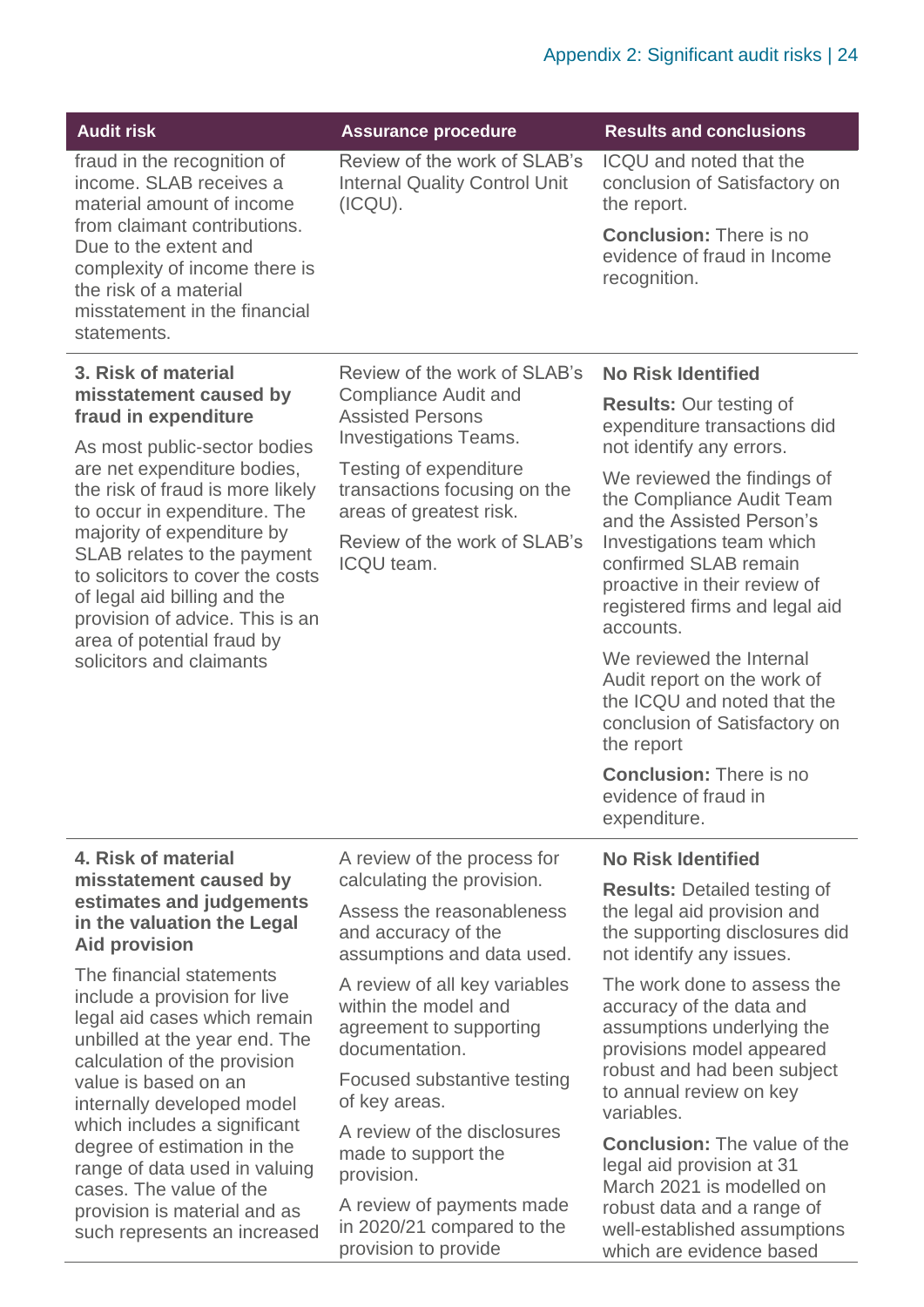| <b>Audit risk</b>                                                                                                                                                                                                                                                                                                                                                                                                                                                                                                                                                                                                                                                                                                                 | <b>Assurance procedure</b>                                                                                                                                                                                                                                                                                                                                                               | <b>Results and conclusions</b>                                                                                                                                                                                                                                                                                                                                                      |
|-----------------------------------------------------------------------------------------------------------------------------------------------------------------------------------------------------------------------------------------------------------------------------------------------------------------------------------------------------------------------------------------------------------------------------------------------------------------------------------------------------------------------------------------------------------------------------------------------------------------------------------------------------------------------------------------------------------------------------------|------------------------------------------------------------------------------------------------------------------------------------------------------------------------------------------------------------------------------------------------------------------------------------------------------------------------------------------------------------------------------------------|-------------------------------------------------------------------------------------------------------------------------------------------------------------------------------------------------------------------------------------------------------------------------------------------------------------------------------------------------------------------------------------|
| risk of misstatement in the<br>financial statements.                                                                                                                                                                                                                                                                                                                                                                                                                                                                                                                                                                                                                                                                              | assurance over the accuracy<br>of the assumptions.                                                                                                                                                                                                                                                                                                                                       | and subject to regular review<br>for accuracy.                                                                                                                                                                                                                                                                                                                                      |
| 5. Risk of material<br>misstatement caused by<br>estimates and judgements<br>in the valuation of the<br>property valuation and<br>pensions<br>At 31 March 2020, SLAB held<br>property with a net book<br>value of £9.8 million. In<br>addition, the combined<br>pension liability recorded was<br>£142.8 million. Both of these<br>figures contain a significant<br>degree of estimation and<br>subjectivity in their<br>measurement and valuation.<br>The valuation is based on<br>specialist assumptions and<br>estimates, and changes in<br>these can result in material<br>changes to the valuation.<br>SLAB's valuer reported a<br>material uncertainty, caused<br>by Covid-19, in the valuation<br>of land and buildings in | Completion of 'review of the<br>work of an expert' for the<br>professional actuary and the<br>professional valuer.<br>Review and assess the<br>reasonableness of the<br>revaluation performed in<br>year.<br>Review of the estimates and<br>assumptions made in<br>calculating the pension fund<br>liability.<br>Assess SLAB's response to<br>any changes in guidance<br>issued by RICS. | No risk identified<br><b>Results:</b> The property valuer<br>did not report a material<br>uncertainty in the valuation of<br>land and buildings for<br>2020/21.<br>We noted no issues from our<br>work on the actuary including<br>assumptions used.<br><b>Conclusion: From our work</b><br>we did not find any issues<br>with regards to the valuation<br>of property or pensions. |
| 2019/20.                                                                                                                                                                                                                                                                                                                                                                                                                                                                                                                                                                                                                                                                                                                          |                                                                                                                                                                                                                                                                                                                                                                                          |                                                                                                                                                                                                                                                                                                                                                                                     |

#### **6. Impact of Covid-19 on the financial statements**

As a result of Covid-19, interim arrangements were introduced to ensure legal aid payments continued to be made. SLAB is now reviewing the value and the impact that these payments will have in relation to the valuation of legal aid cases at 31 March 2021.

Assess how SLAB has processed and controlled the interim payments made.

Assess how this impacts on the financial statements.

Review the Annual Report and Accounts and consider how the interim payments have been reported.

#### **No risk identified**

**Results:** There were £4.4 million of interim payments made during 2020/21 of which we are unable to confirm the value of interim payments specifically made for Covid-19 arrangements.

**Conclusion:** No issues were found in relation of the valuation of legal aid cases at 31 March 2021.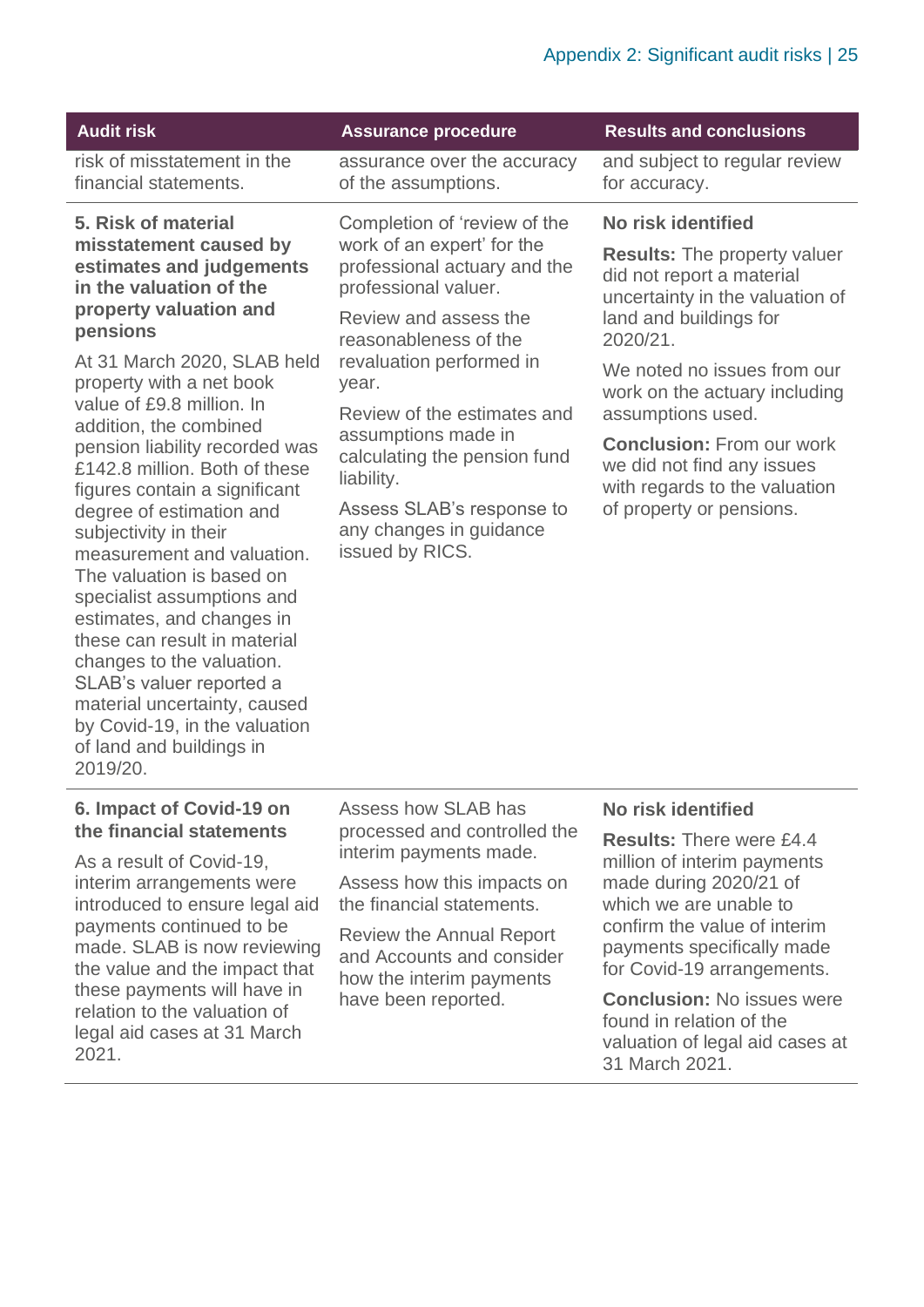## <span id="page-25-0"></span>**Appendix 3: Summary of 2020/21 national performance reports**

April 2020 [Affordable housing](https://www.audit-scotland.gov.uk/report/affordable-housing)

June 2020 [Highlands and Islands Enterprise: Management of Cairngorm mountain and](https://www.audit-scotland.gov.uk/report/highlands-and-islands-enterprise-management-of-cairngorm-mountain-and-funicular-railway)  [funicular railway](https://www.audit-scotland.gov.uk/report/highlands-and-islands-enterprise-management-of-cairngorm-mountain-and-funicular-railway)

[Local government in Scotland Overview 2020](https://www.audit-scotland.gov.uk/report/local-government-in-scotland-overview-2020)

July 2020 [The National Fraud Initiative in Scotland 2018/19](https://www.audit-scotland.gov.uk/report/the-national-fraud-initiative-in-scotland-201819)

January 2021 [Digital progress in local government](https://www.audit-scotland.gov.uk/report/digital-progress-in-local-government)

[Local government in Scotland: Financial overview 2019/20](https://www.audit-scotland.gov.uk/report/local-government-in-scotland-financial-overview-201920)

February 2021 [NHS in Scotland 2020](https://www.audit-scotland.gov.uk/report/nhs-in-scotland-2020)

[Covid-19: Tracking the implications of Covid-19 on Scotland's public finances](https://www.audit-scotland.gov.uk/report/covid-19-tracking-the-implications-of-covid-19-on-scotlands-public-finances)

March 2021 [Improving outcomes for young people through school education](https://www.audit-scotland.gov.uk/report/improving-outcomes-for-young-people-through-school-education)